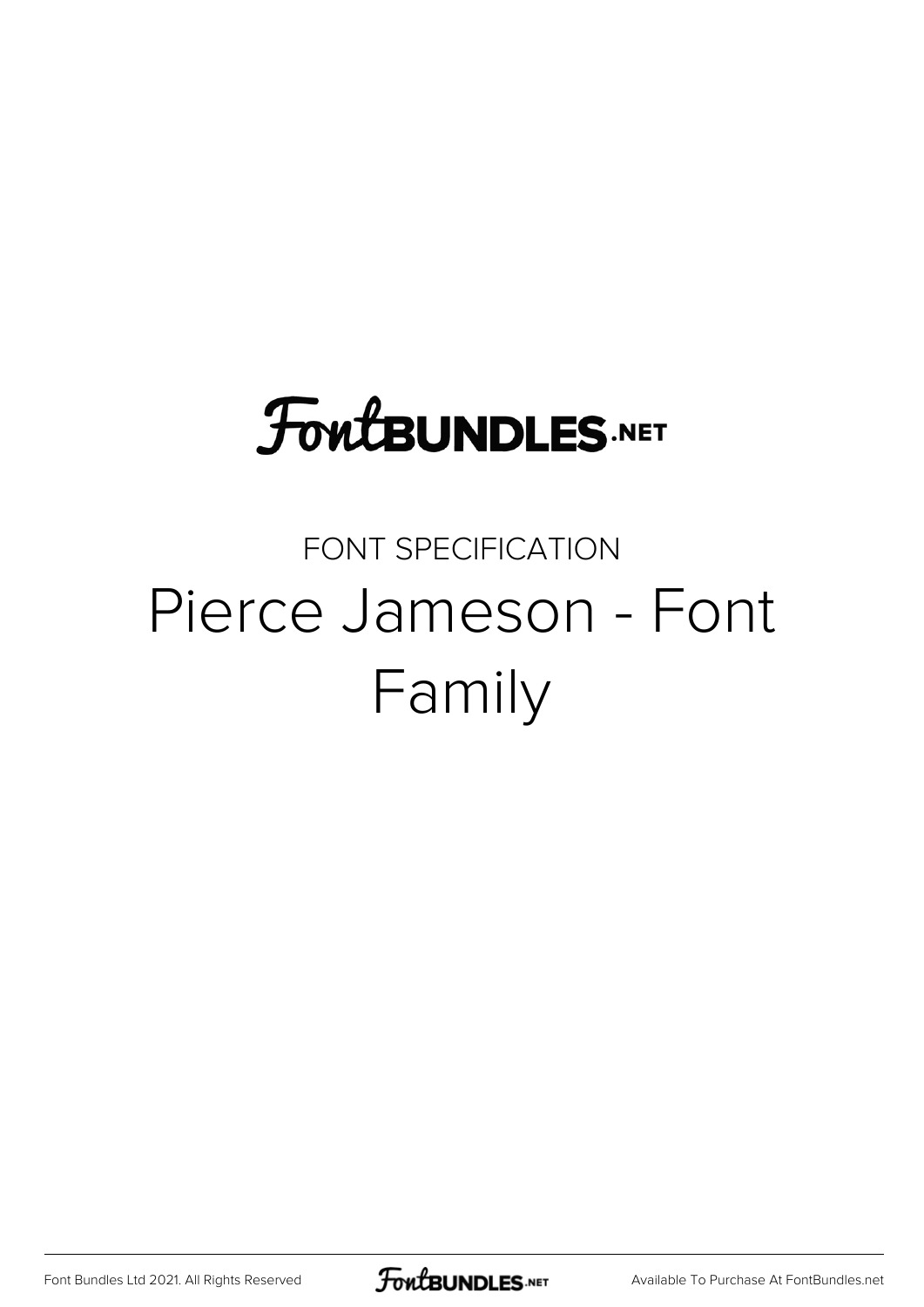#### Pierce Jameson Sans - Bold

**Uppercase Characters** 

### ABCDEFGHIJKLMNO PQRSTUVWXYZ

Lowercase Characters

## ABCDEFGHIJKLMNO PQRSTUVWXYZ

Numbers

#### 0123456789

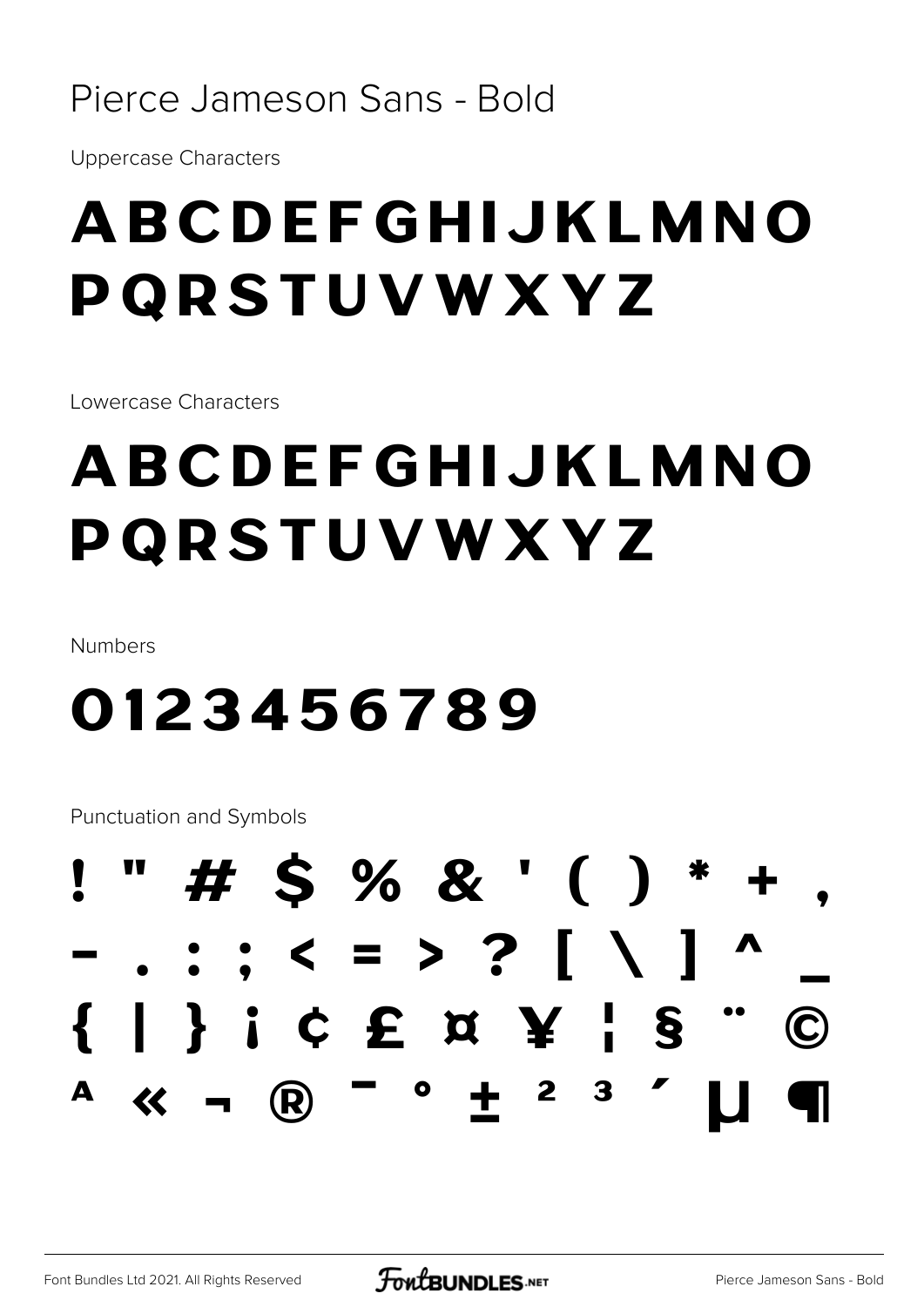1 0  $\rightarrow$   $\frac{1}{4}$   $\frac{1}{2}$  $\frac{3}{4}$  $\overline{\mathbf{S}}$ All Other Glyphs

## À Á Â Ã Ä Å Æ Ç È ÉÊËÌÍÏĐÑ  $\dot{\mathbf{O}}$   $\dot{\mathbf{O}}$   $\dot{\mathbf{O}}$   $\ddot{\mathbf{O}}$   $\times$   $\dot{\mathbf{O}}$   $\dot{\mathbf{O}}$   $\dot{\mathbf{O}}$ ÛÜÝÞßÀÁÃÃ ÄÅÆÇÈÉÊËÌ

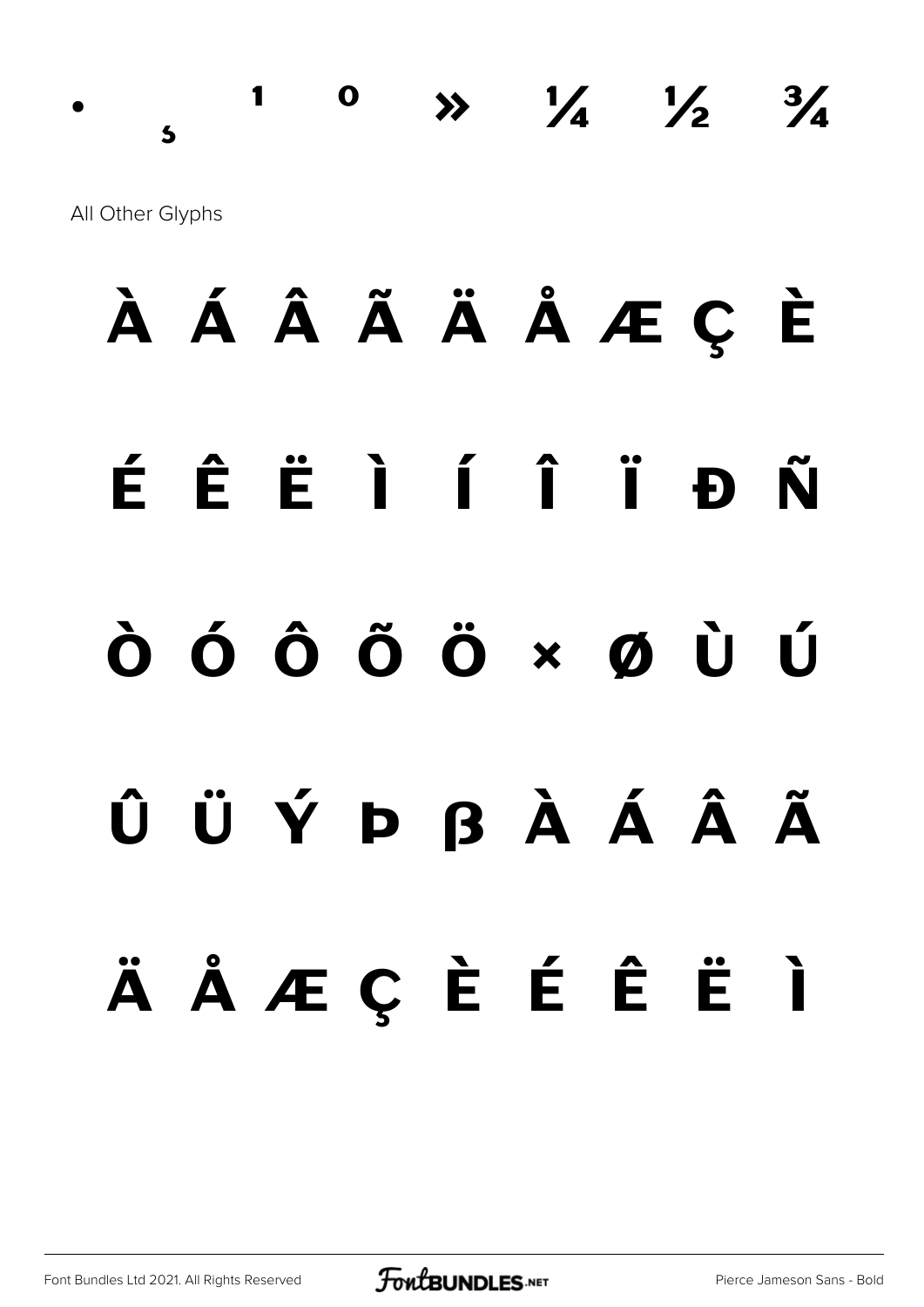# **í î ï ð ñ ò ó ô õ ö ÷ ø ù ú û ü ý þ ÿ Ā ā Ă ă Ą ą Ć ć Č č Ď ď Đ đ Ē ē Ė ė Ę ę Ě ě Ğ ğ Ģ ģ Ī ī Į į İ ı Ķ ķ Ĺ ĺ Ļ ļ Ľ ľ Ł ł Ń ń**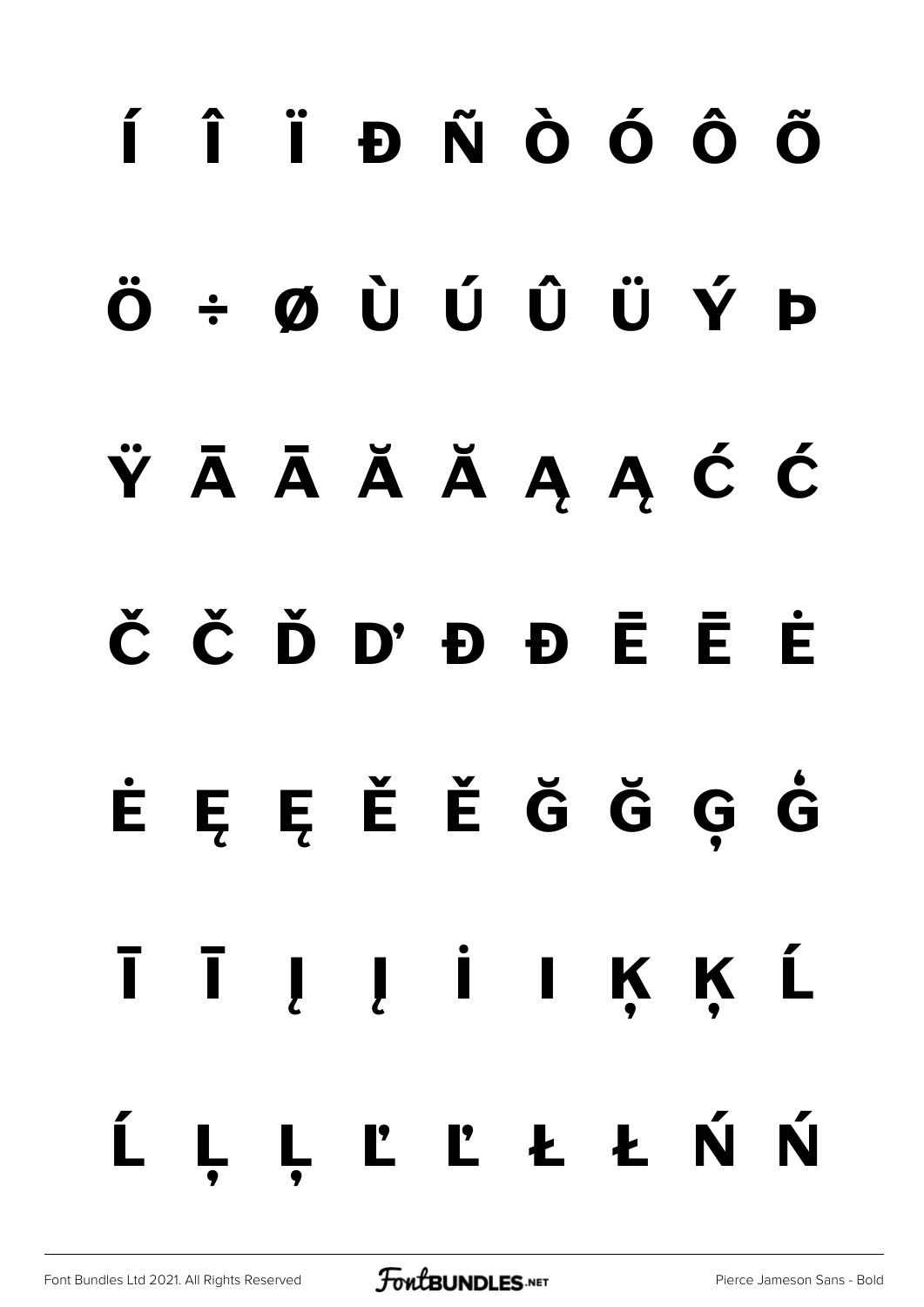## **Ņ ņ Ň ň Ō ō Ő ő Œ**

## **œ Ŕ ŕ Ŗ ŗ Ř ř Ś ś**

- **Ş ş Š š Ţ ţ Ť ť Ū**
- **ū Ů ů Ű ű Ų ų Ŵ ŵ**
- **Ŷ ŷ Ÿ Ź ź Ż ż Ž ž**

#### **˚**  $\mathcal{L}$ **˜ ˝ Ẁ ẁ Ẃ ẃ Ẅ**

**Ș ș Ț ț ˆ ˇ ˉ ˘ ˙**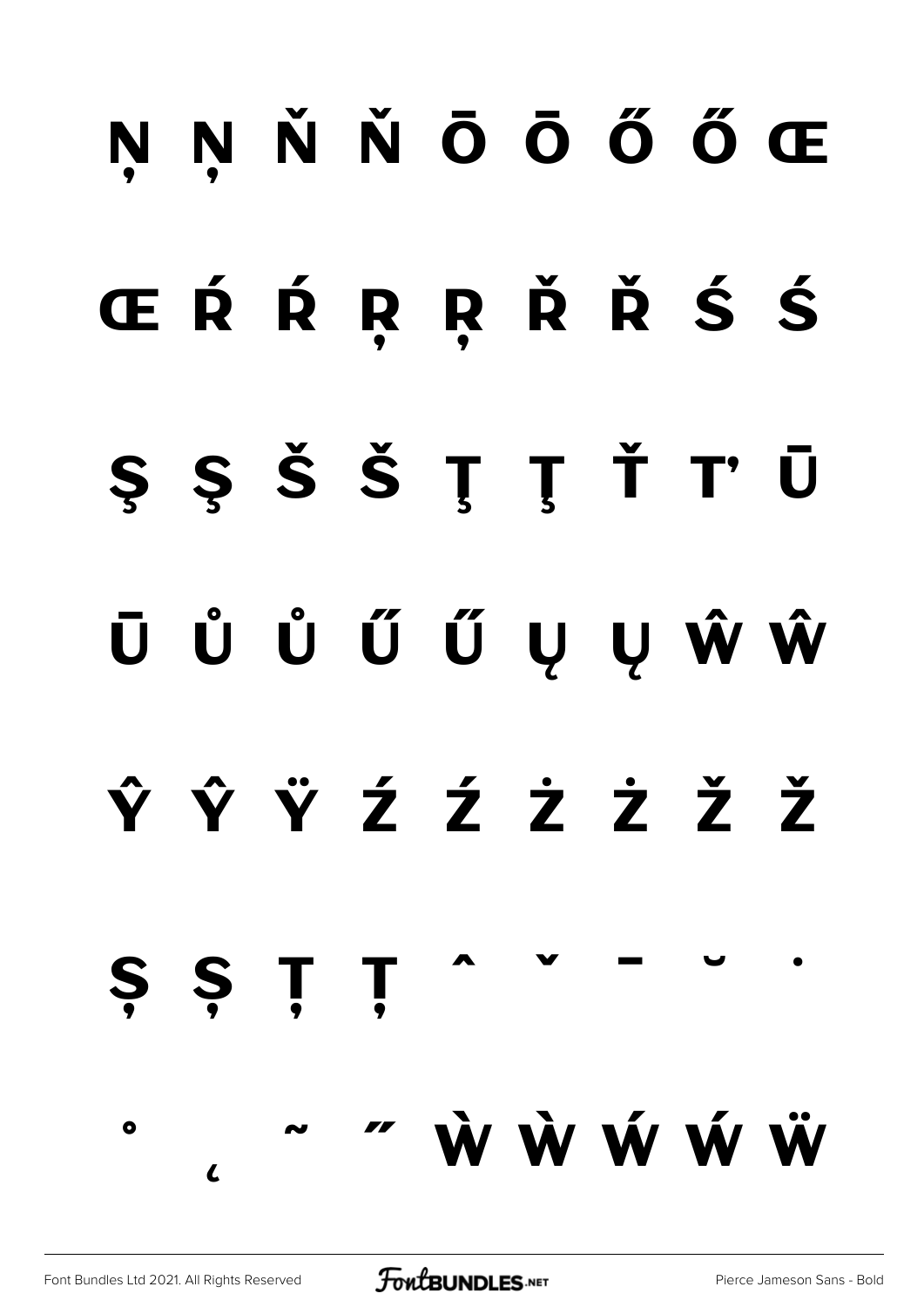#### $\ddot{\textbf{W}}\hspace{0.1cm}\dot{\textbf{Y}}\hspace{0.1cm}\dot{\textbf{Y}}\hspace{0.1cm}\hspace{0.1cm}\textbf{--}\hspace{0.1cm}\hspace{0.1cm}\textbf{--}\hspace{0.1cm}\hspace{0.1cm}\hspace{0.1cm}\textbf{.}$ 66 † ‡ • ... ‰ < > 99  $\bullet$

#### **TM** /  $\epsilon$

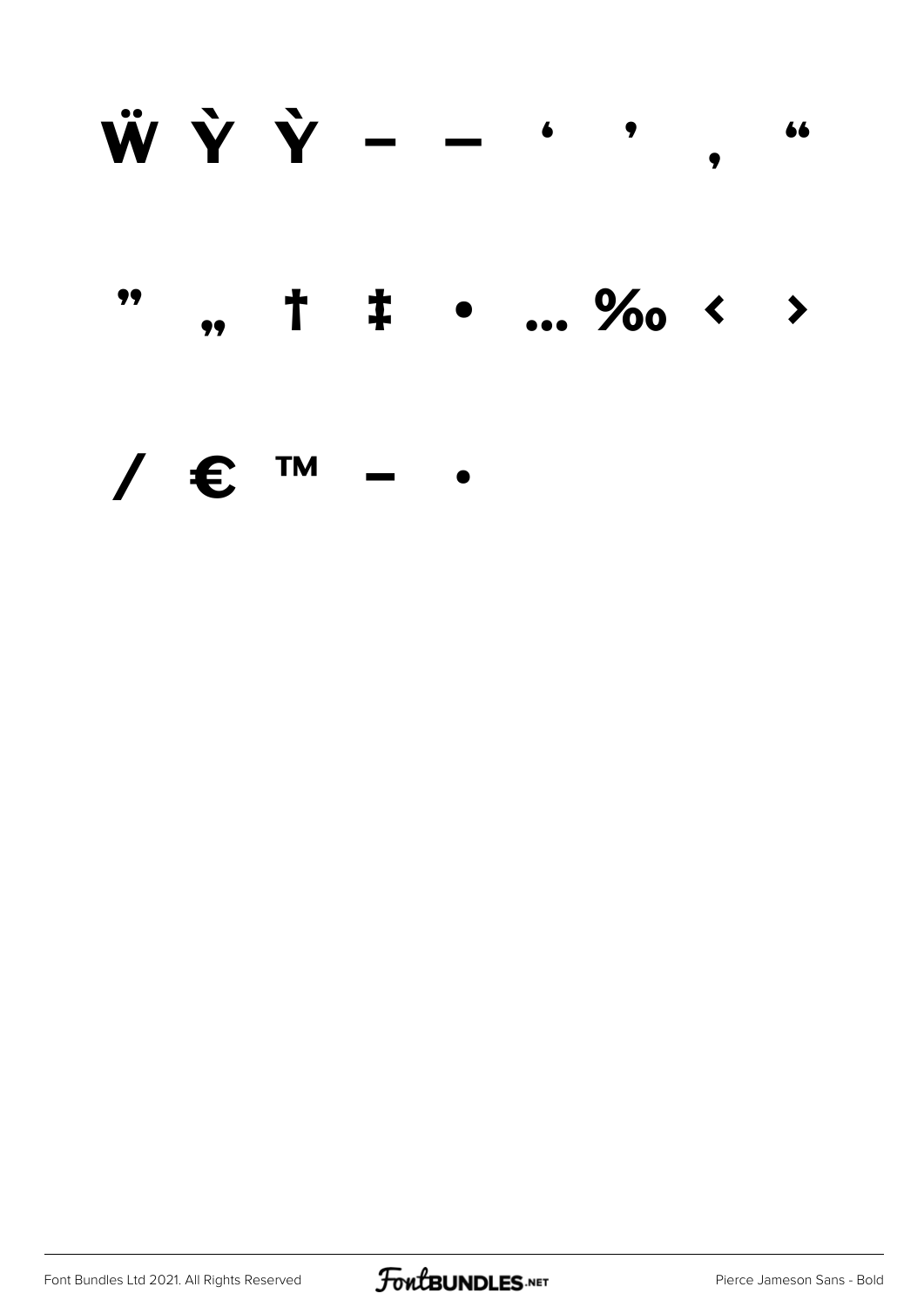Pierce Jameson Serif - Regular

**Uppercase Characters** 

### **ABCDEFGHIJKLMNOPQRST** UVWXYZ

Lowercase Characters

### **ABCDEFGHIJKLMNOPQRST** UVWXYZ

Numbers

#### 0123456789

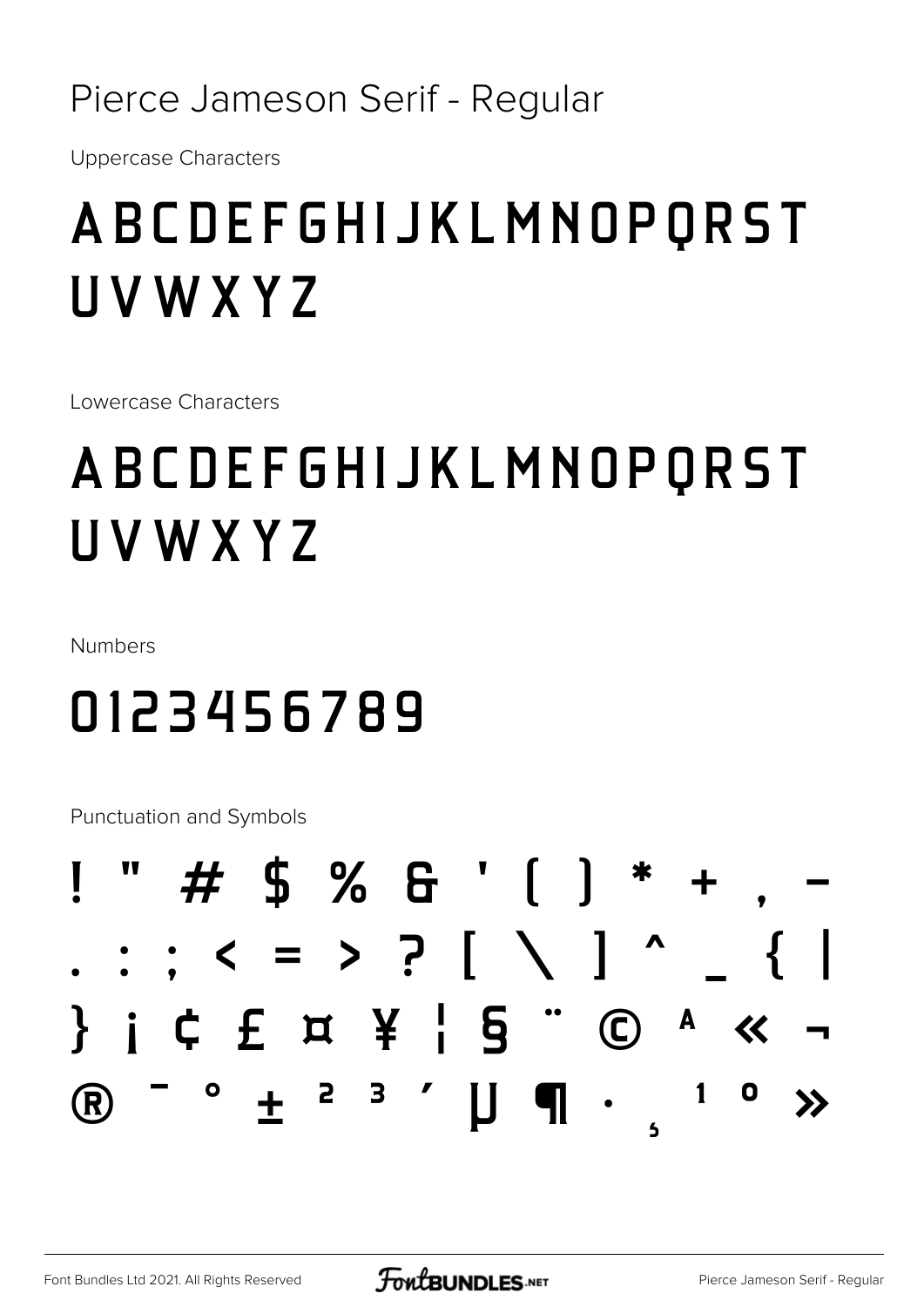All Other Glyphs

|  | À Á Â Ã Ä Å Æ Ç È                                                                                                                                                                                                                                                                                                                                                                                                                                              |  |  |  |
|--|----------------------------------------------------------------------------------------------------------------------------------------------------------------------------------------------------------------------------------------------------------------------------------------------------------------------------------------------------------------------------------------------------------------------------------------------------------------|--|--|--|
|  | É Ê Ë Ì Í Î Ï Đ Ñ                                                                                                                                                                                                                                                                                                                                                                                                                                              |  |  |  |
|  | $\begin{matrix} \mathbf{d} & \mathbf{d} & \mathbf{d} & \mathbf{d} \\ \mathbf{0} & \mathbf{0} & \mathbf{0} & \mathbf{d} \\ \mathbf{0} & \mathbf{0} & \mathbf{0} & \mathbf{d} \end{matrix} \quad \begin{matrix} \mathbf{d} & \mathbf{d} & \mathbf{d} \\ \mathbf{0} & \mathbf{d} & \mathbf{d} \\ \mathbf{0} & \mathbf{0} & \mathbf{d} \end{matrix} \quad \begin{matrix} \mathbf{d} & \mathbf{d} & \mathbf{d} \\ \mathbf{d} & \mathbf{d} & \mathbf{d} \\ \mathbf{$ |  |  |  |
|  | Û Ü Ý Þ ß À Á Â Ã                                                                                                                                                                                                                                                                                                                                                                                                                                              |  |  |  |
|  | ÄÅÆÇÈÉËÌ                                                                                                                                                                                                                                                                                                                                                                                                                                                       |  |  |  |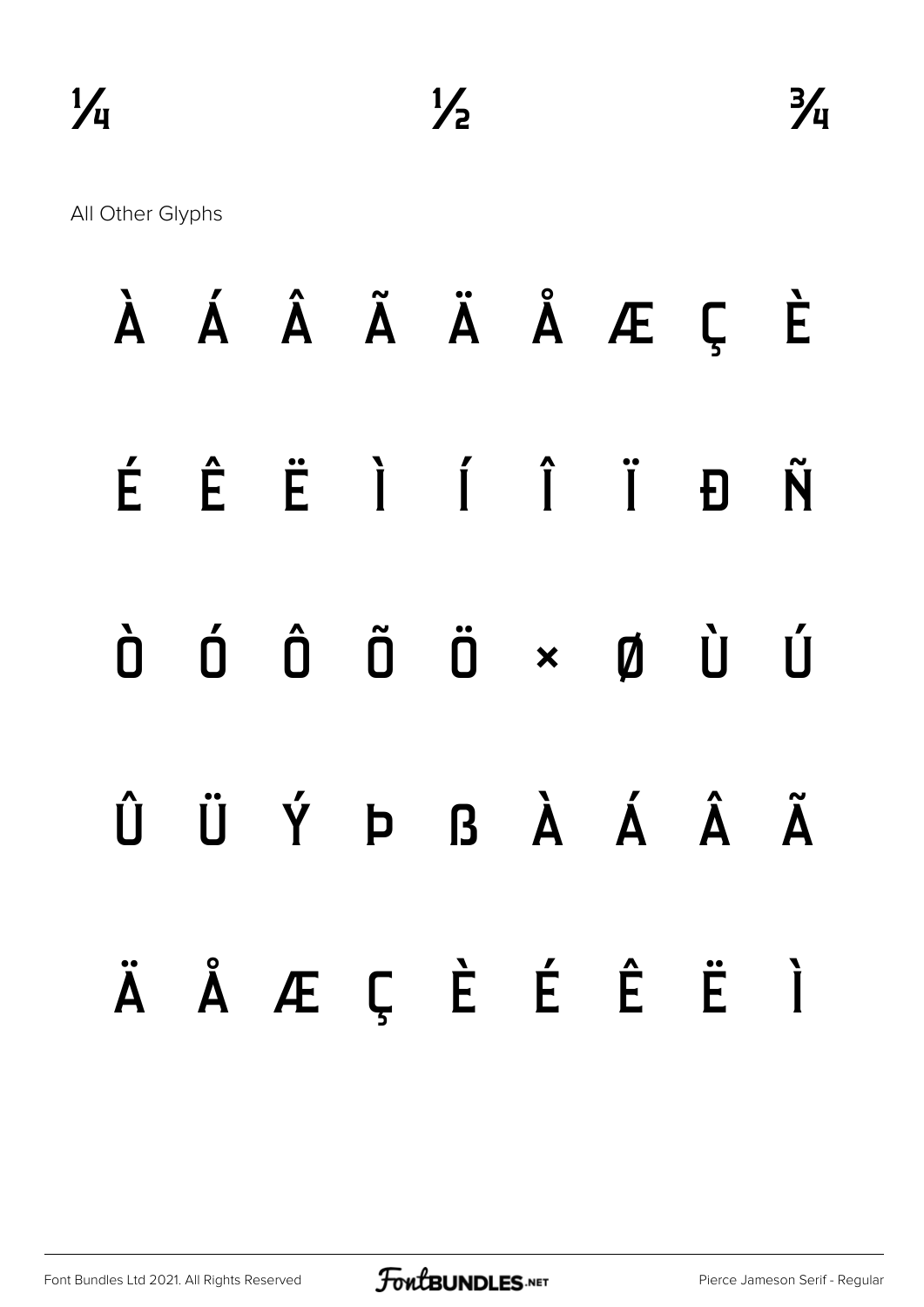# í î ï ð ñ ò ó ô õ ö ÷ ø ù ú û ü ý þ ÿ Ā ā Ă ă Ą ą Ć ć Č č Ď ď Đ đ Ē ē Ė ė Ę ę Ě ě Ğ ğ Ģ ģ Ī ī Į į İ ı Ķ ķ Ĺ ĺ Ļ ļ Ľ ľ Ł ł Ń ń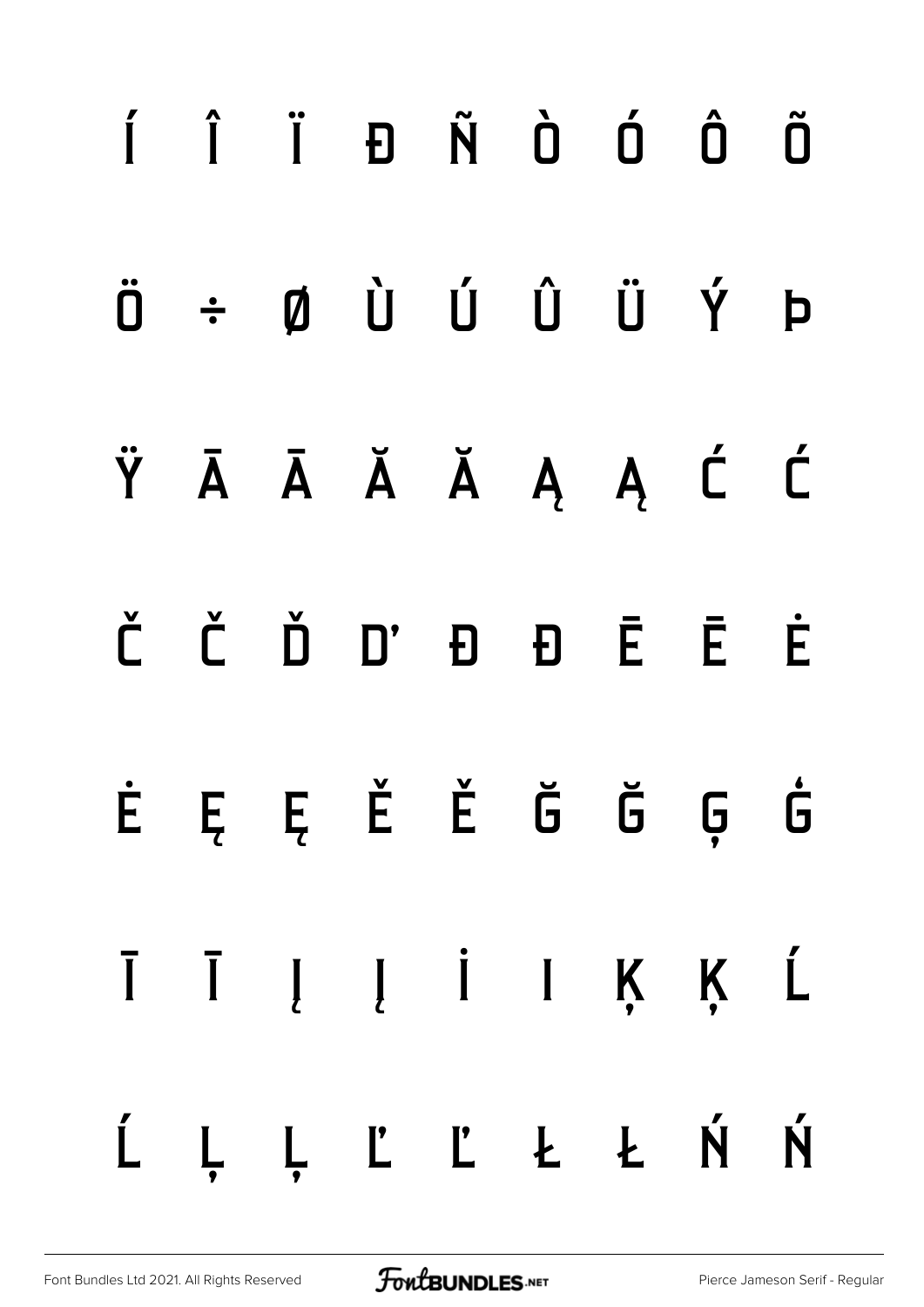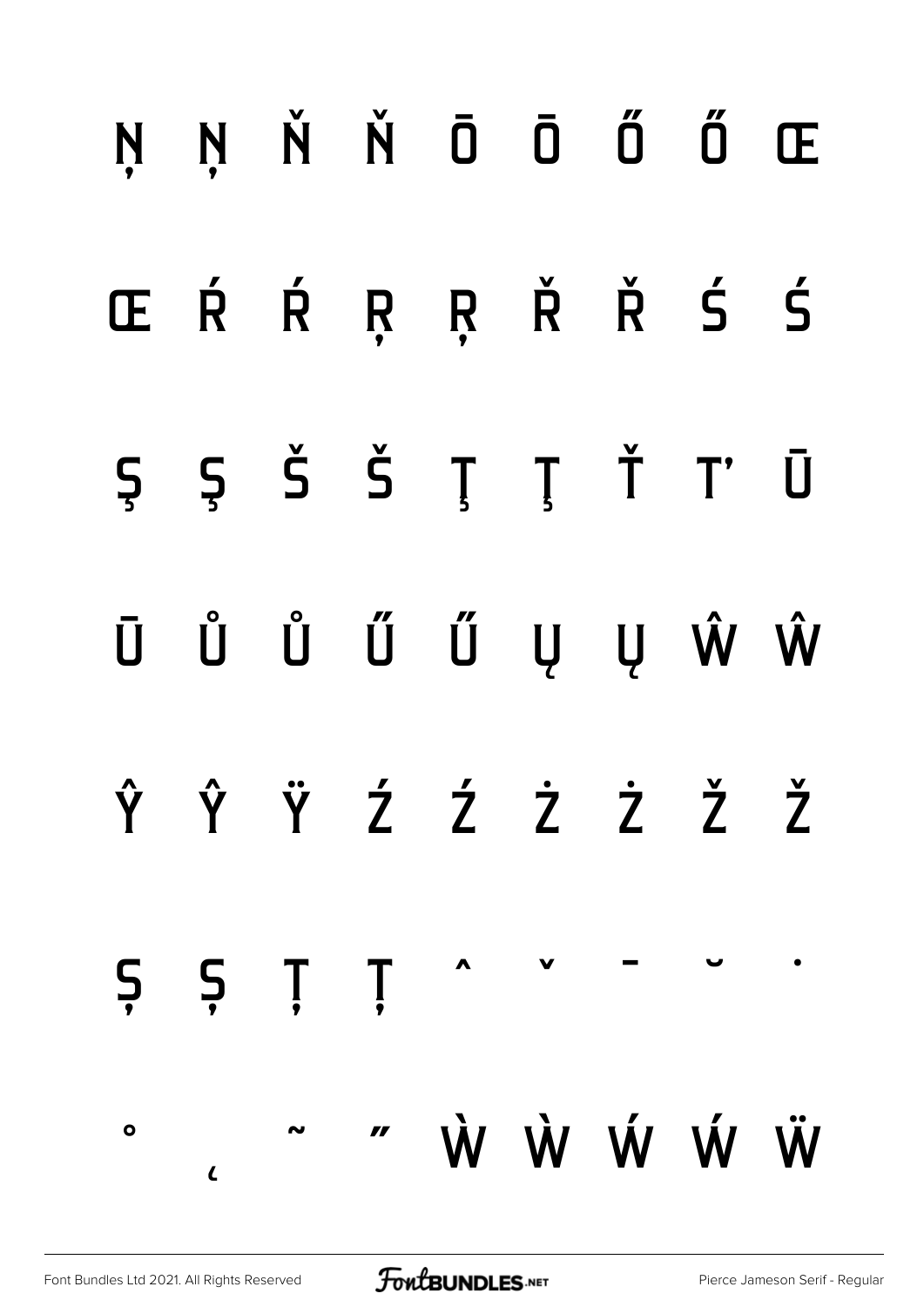

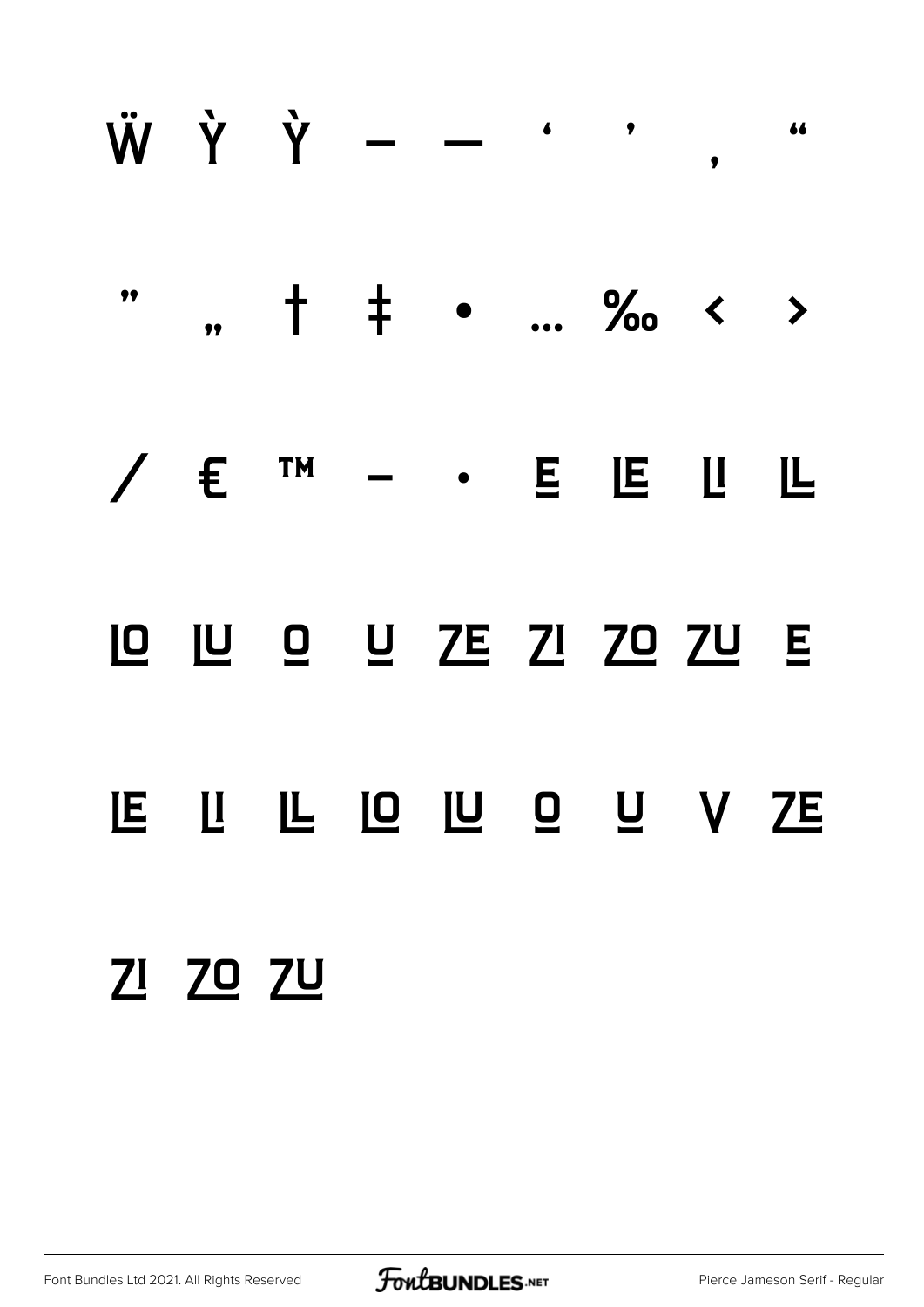#### Pierce Jameson Sans - Regular

**Uppercase Characters** 

### ABCDEFGHIJKLMNO PQRSTUVWXYZ

Lowercase Characters

## ABCDEFGHIJKLMNO PQRSTUVWXYZ

Numbers

#### 0123456789

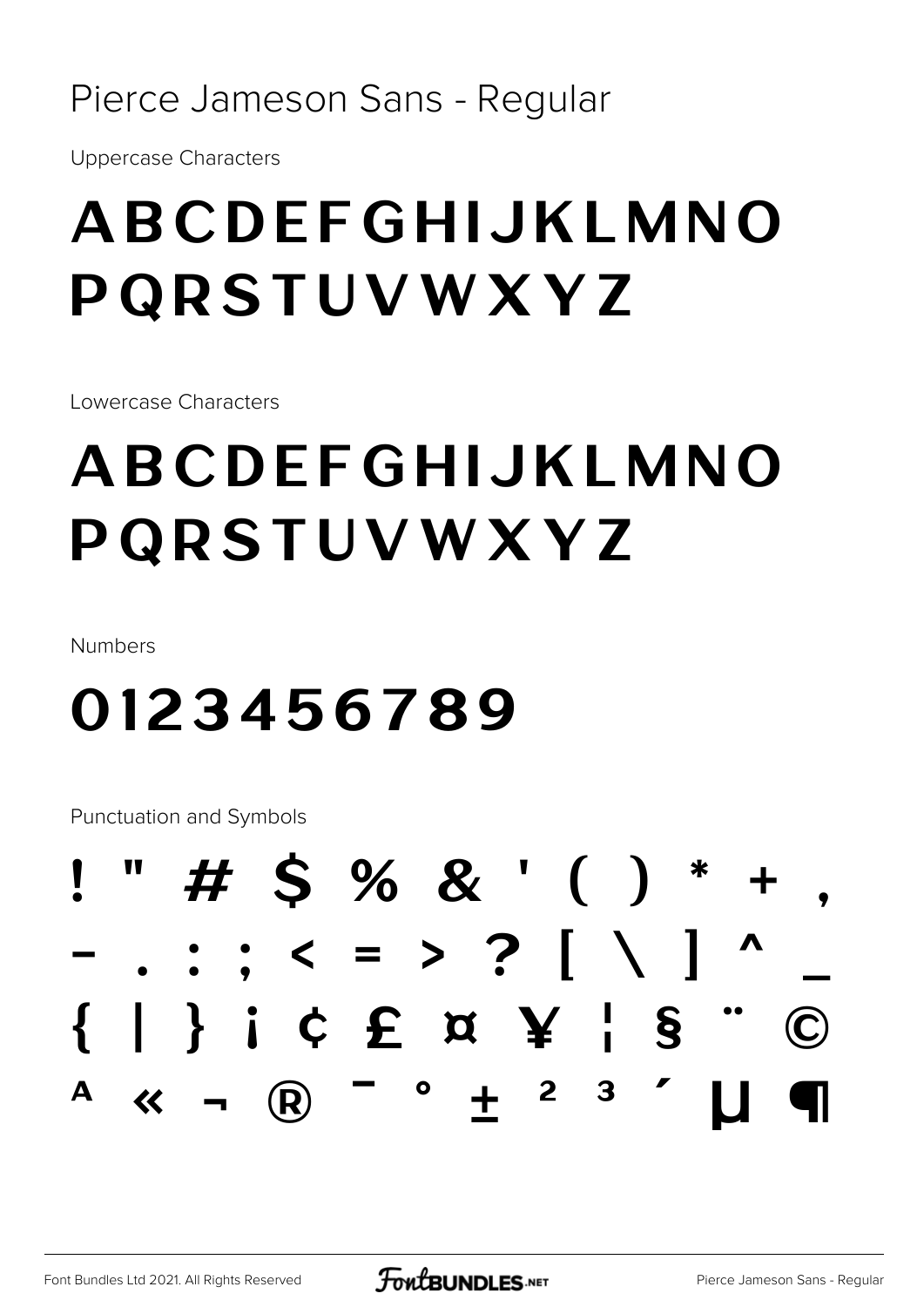$\frac{1}{2}$  0  $\frac{1}{4}$   $\frac{1}{2}$   $\frac{3}{4}$ All Other Glyphs

À Á Â Ã Ä Å Æ Ç È É Ê Ë Ì Í Î Ï Ð Ñ Ò Ó Ô Õ Ö × Ø Ù Ú Û Ü Ý Þ ß à á â ã ä å æ ç è é ê ë ì

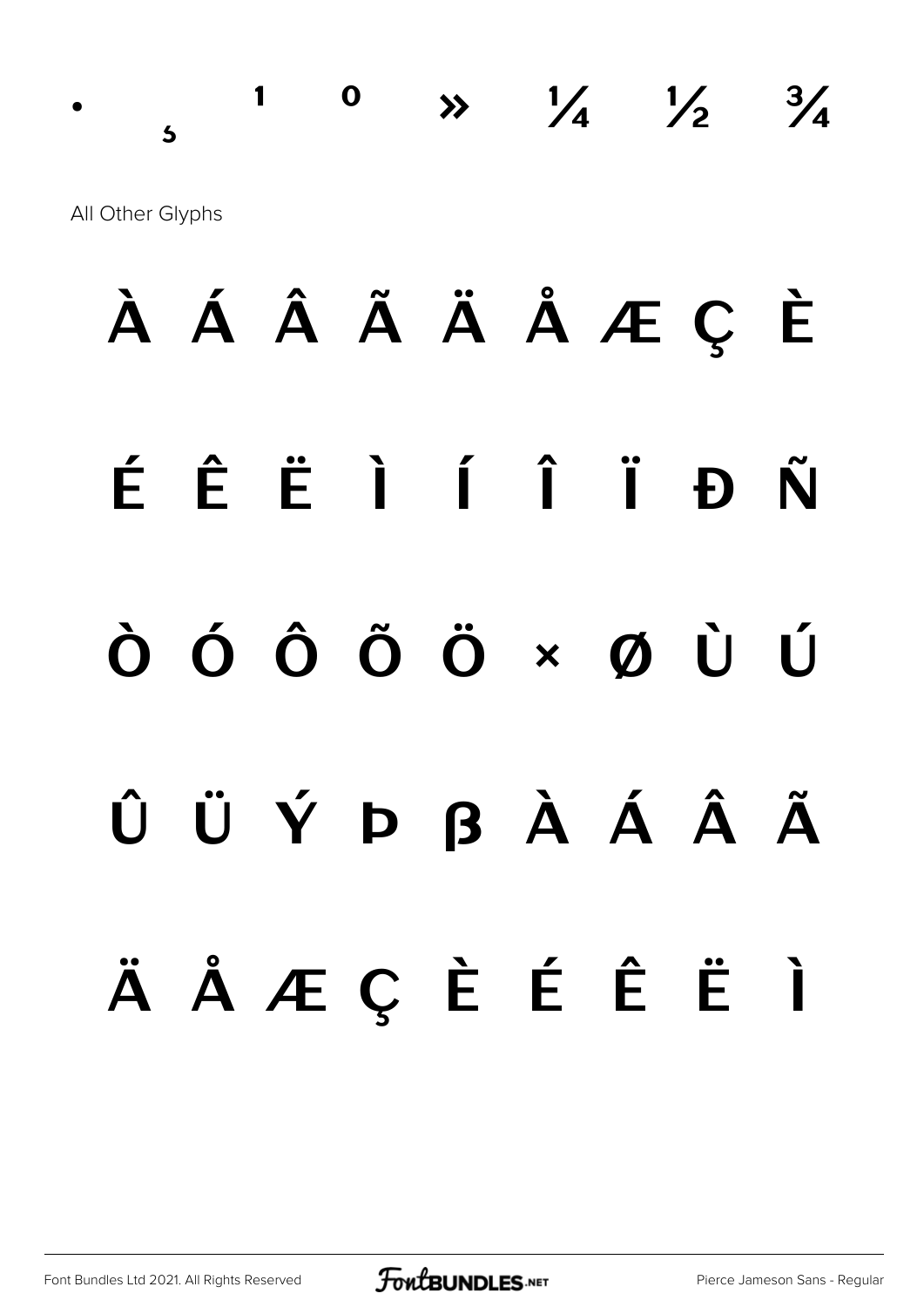# í î ï ð ñ ò ó ô õ ö ÷ ø ù ú û ü ý þ ŸĀĀĂĂĄĄĆĆ Č č Ď ď Đ đ Ē ē Ė ė Ę ę Ě ě Ğ ğ Ģ ģ Ī ī Į į İ ı Ķ ķ Ĺ ĺ Ļ ļ Ľ ľ Ł ł Ń ń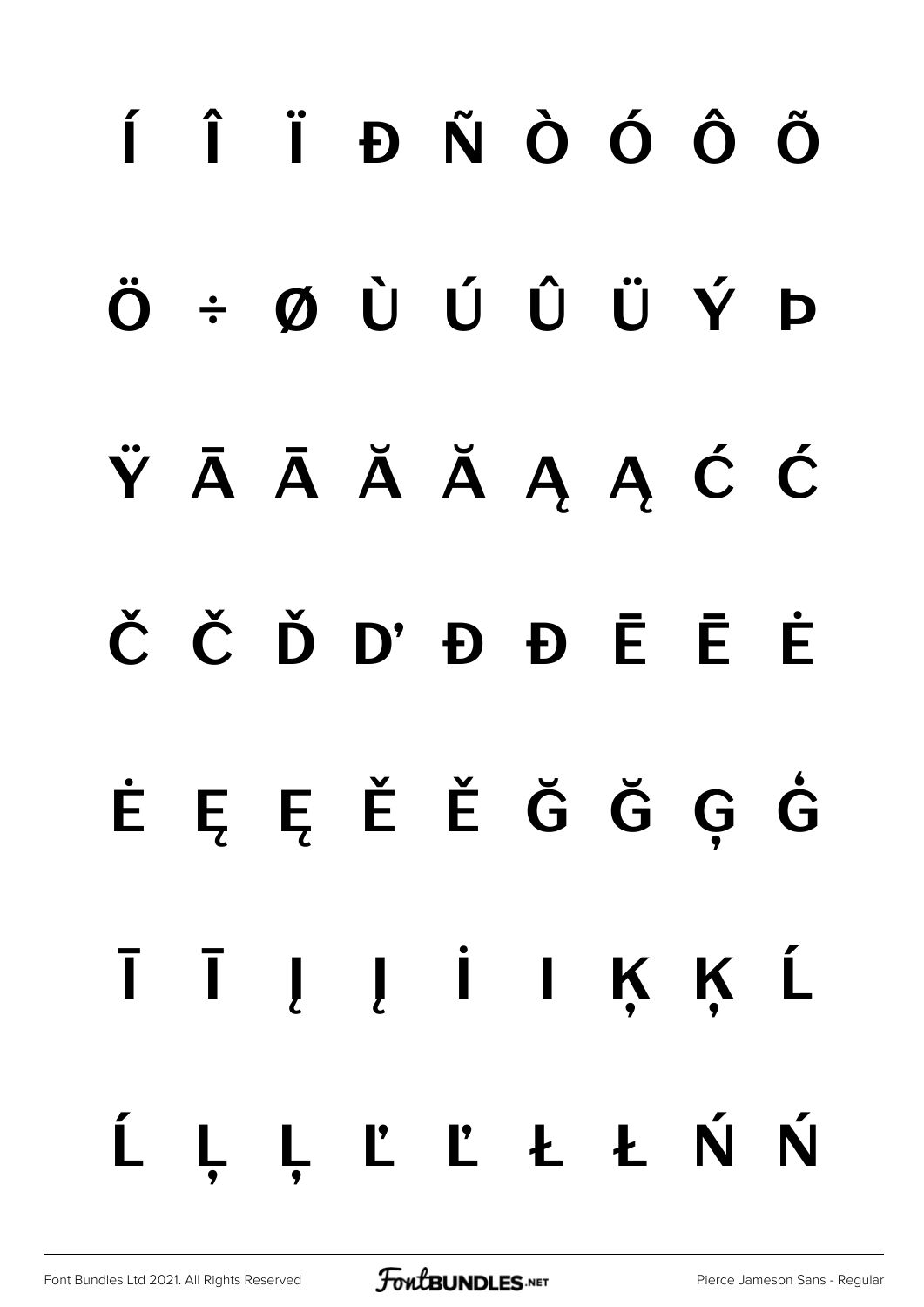## Ņ ņ Ň ň Ō ō Ő ő Œ Œ Ŕ Ŕ Ŗ Ŗ Ř Ř Ś Ś Ş ş Š š Ţ ţ Ť ť Ū ū Ů ů Ű ű Ų ų Ŵ ŵ  $\hat{Y}$   $\hat{Y}$   $\hat{Z}$   $\hat{Z}$   $\hat{Z}$   $\hat{Z}$   $\hat{Z}$   $\hat{Z}$   $\hat{Z}$ S Ș Ț Ț ˚  $\overline{L}$ ˜ ˝ Ẁ ẁ Ẃ ẃ Ẅ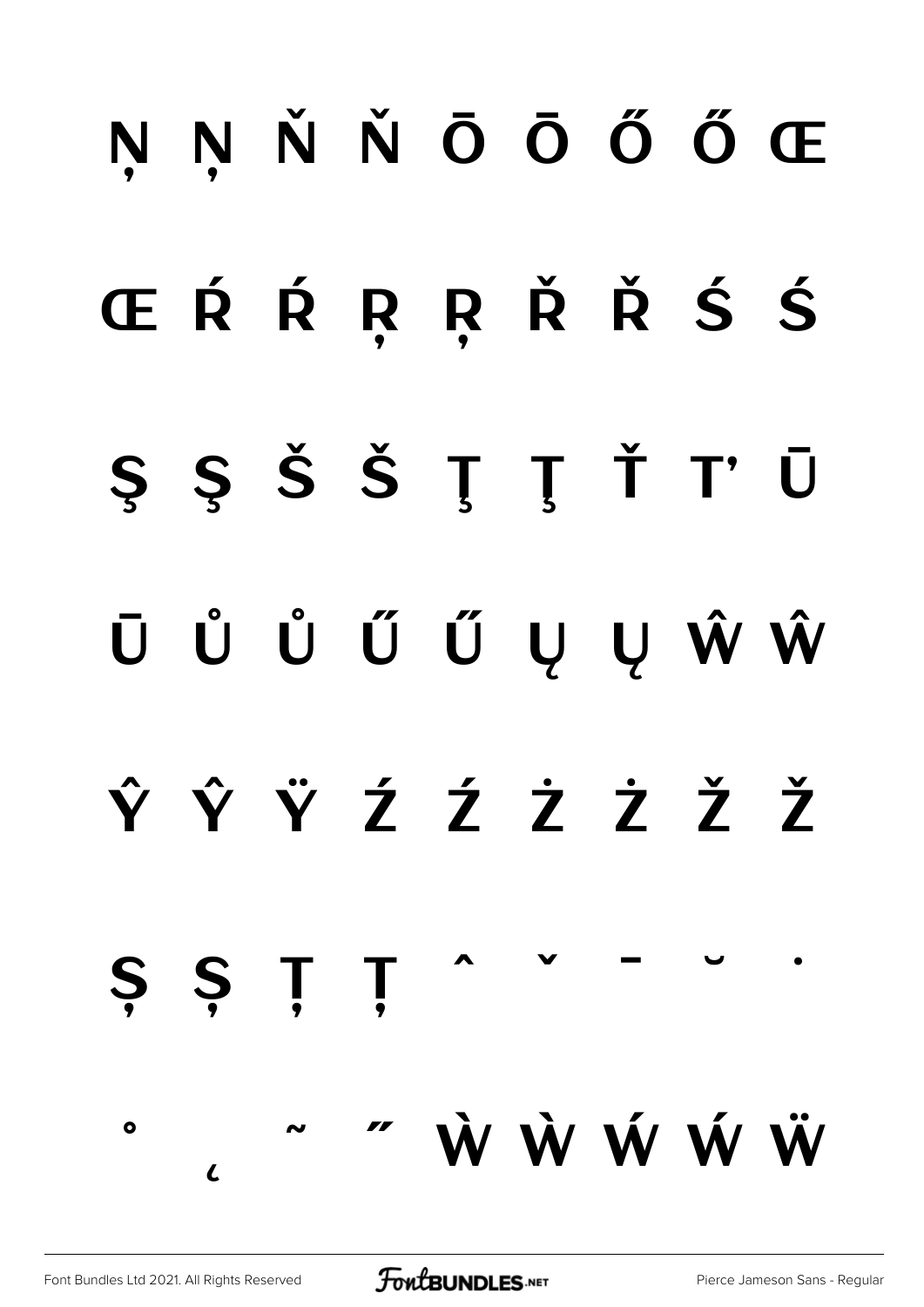#### $\ddot{W} \dot{Y} \dot{Y} - -$ 66  $\bullet$

#### $, +$   $\pm$  ... ‰ < > 99

#### **TM** /  $\epsilon$

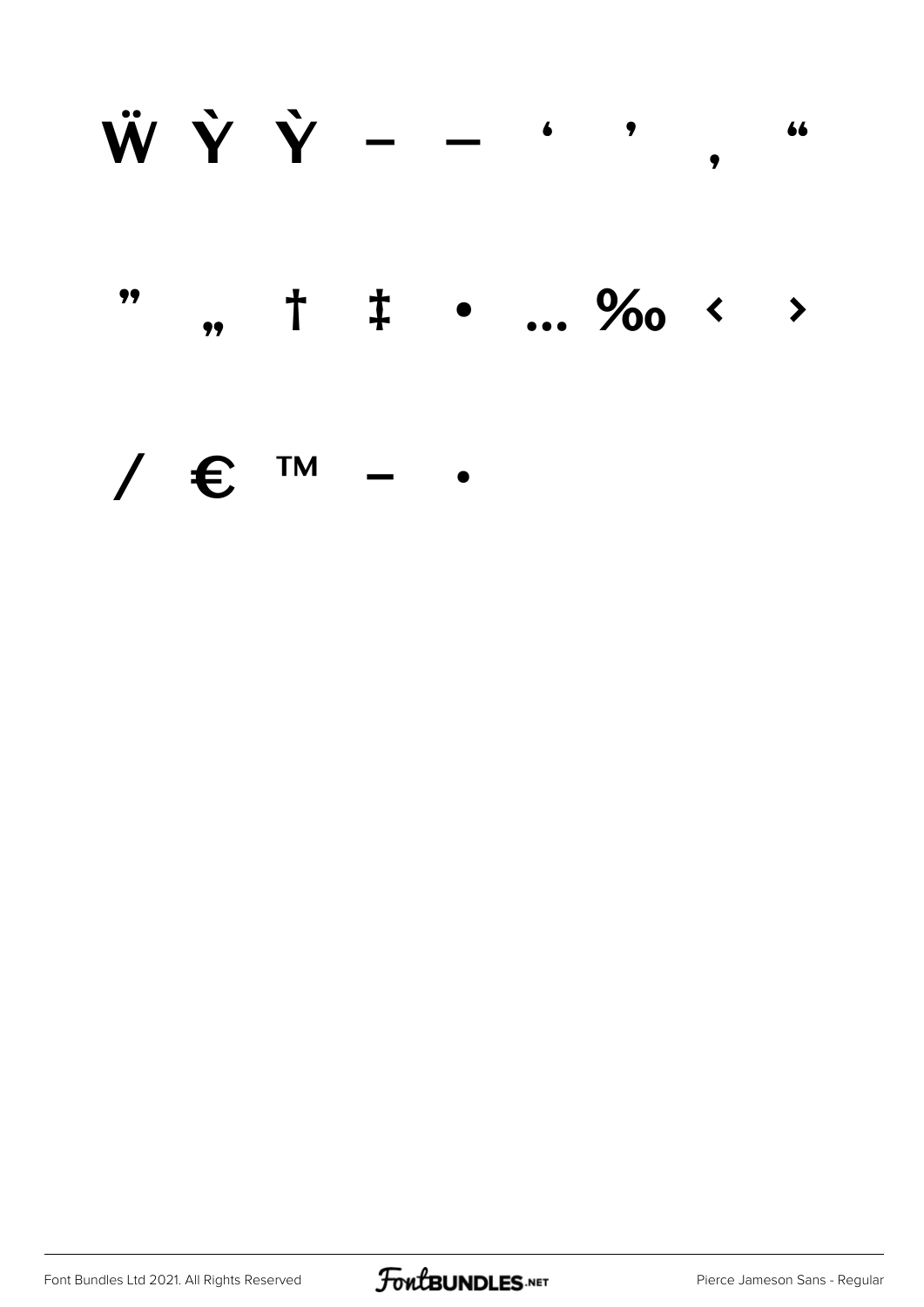#### Pierce Jameson Serif - Bold

**Uppercase Characters** 

### **ABCDEFGHIJKLMNOPORS TUVWXYZ**

Lowercase Characters

## **ABCDEFGHIJKLMNOPORS TUVWXYZ**

Numbers

### 0123456789

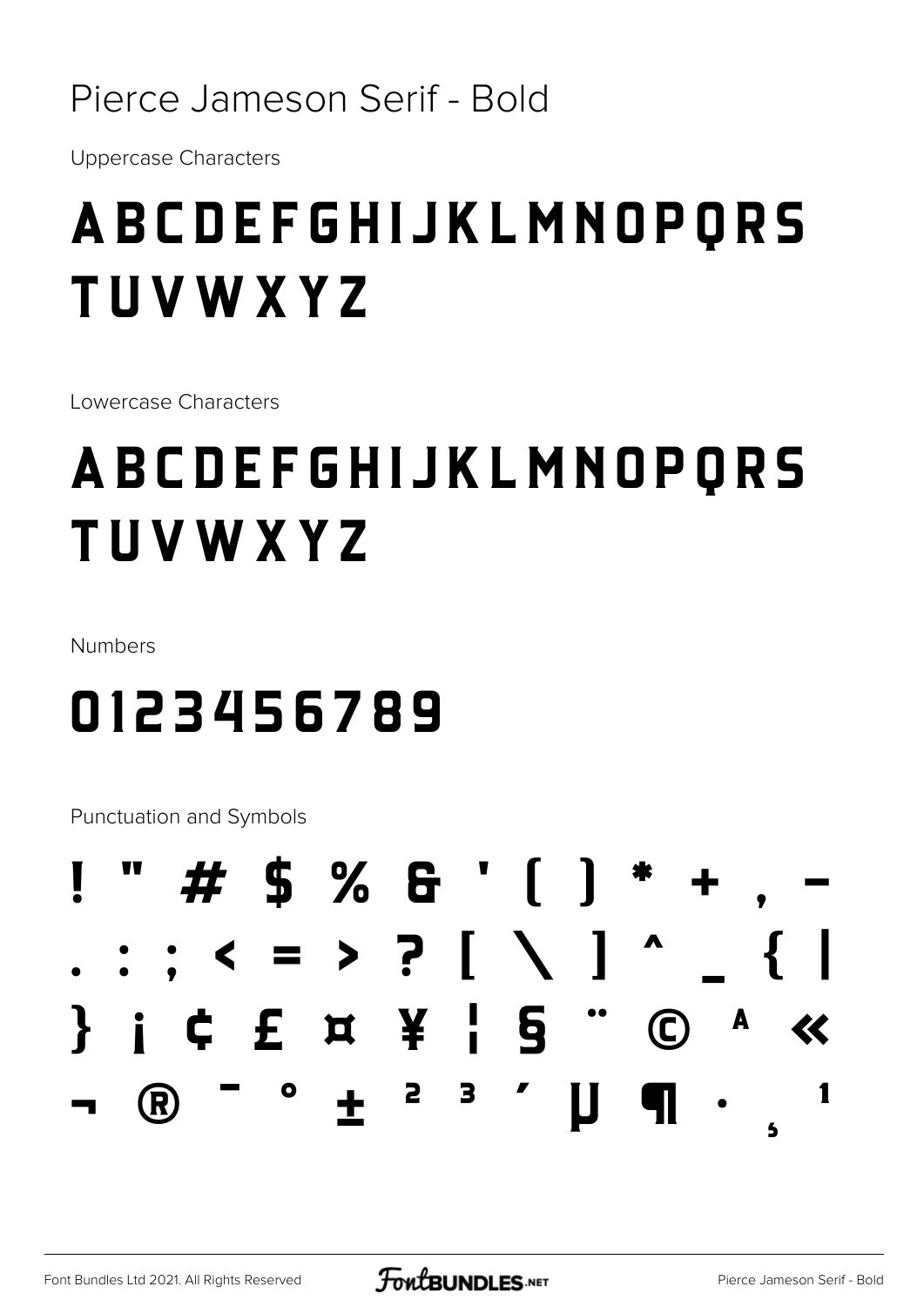## **º » ¼ ½ ¾** All Other Glyphs **À Á Â Ã Ä Å Æ Ç È**

- **É Ê Ë Ì Í Î Ï Ð Ñ**
- **Ò Ó Ô Õ Ö × Ø Ù Ú**
- **Û Ü Ý Þ ß à á â ã ä å æ ç è é ê ë ì**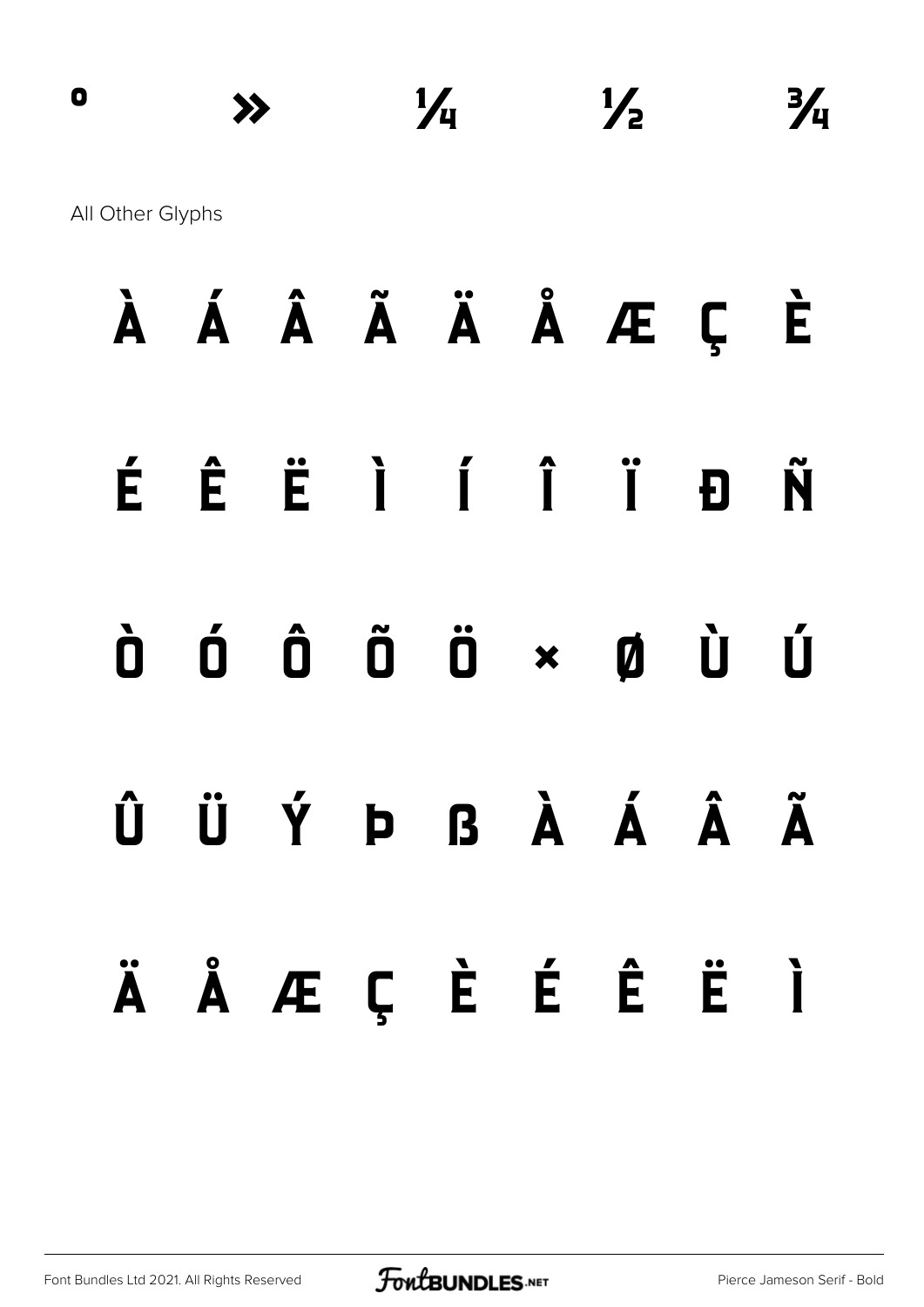# **í î ï ð ñ ò ó ô õ ö ÷ ø ù ú û ü ý þ ÿ Ā ā Ă ă Ą ą Ć ć Č č Ď ď Đ đ Ē ē Ė ė Ę ę Ě ě Ğ ğ Ģ ģ Ī ī Į į İ ı Ķ ķ Ĺ ĺ Ļ ļ Ľ ľ Ł ł Ń ń**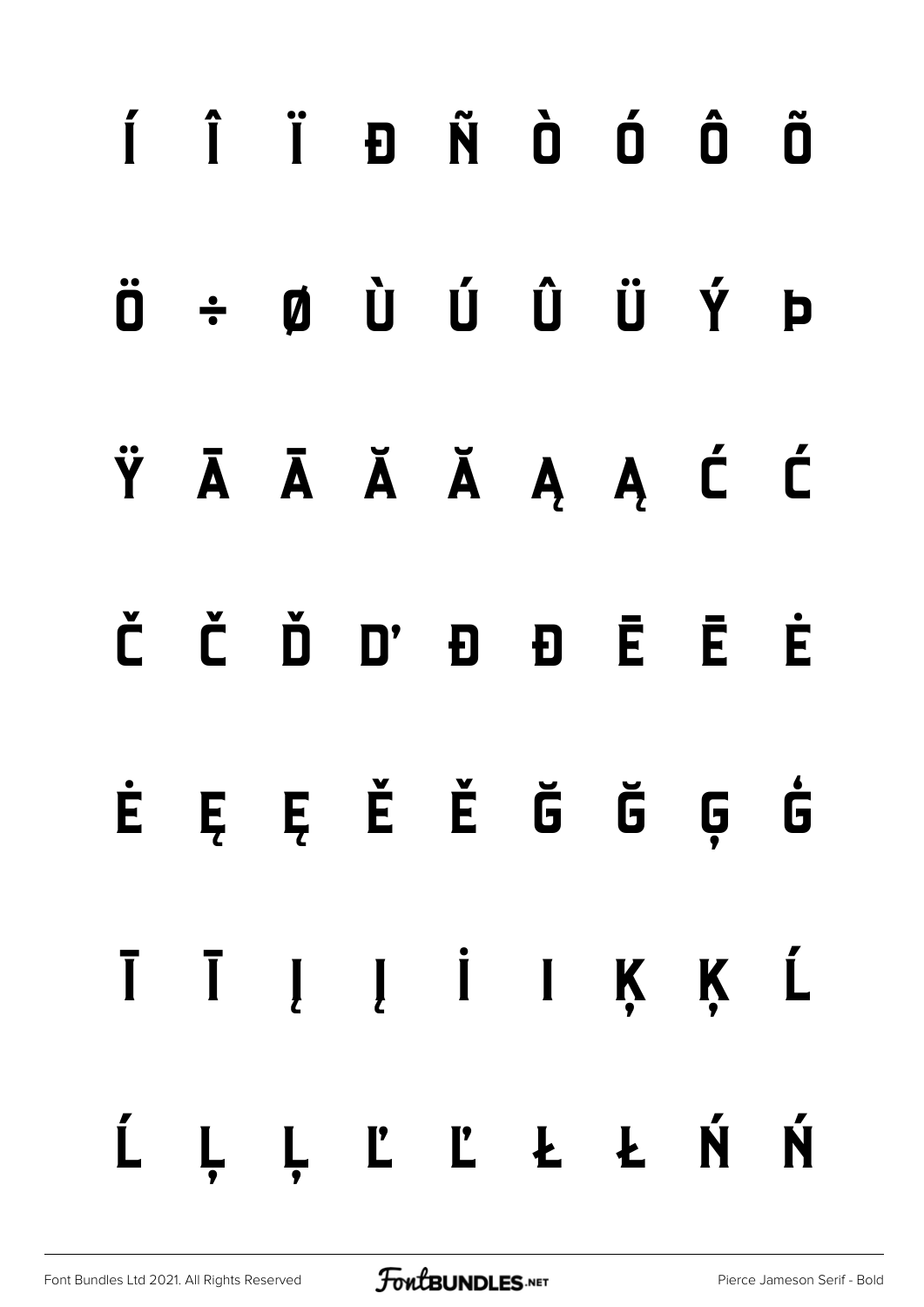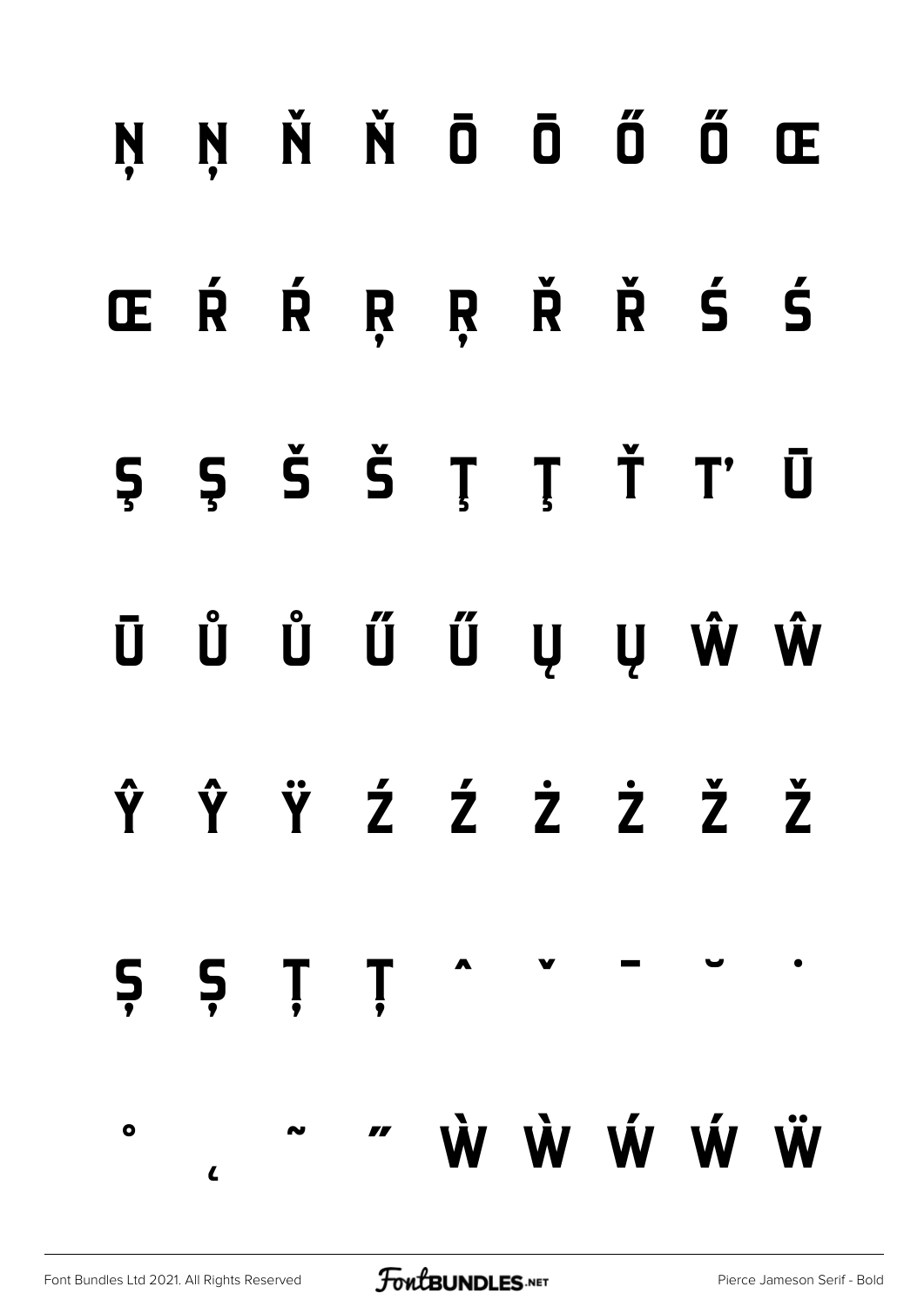

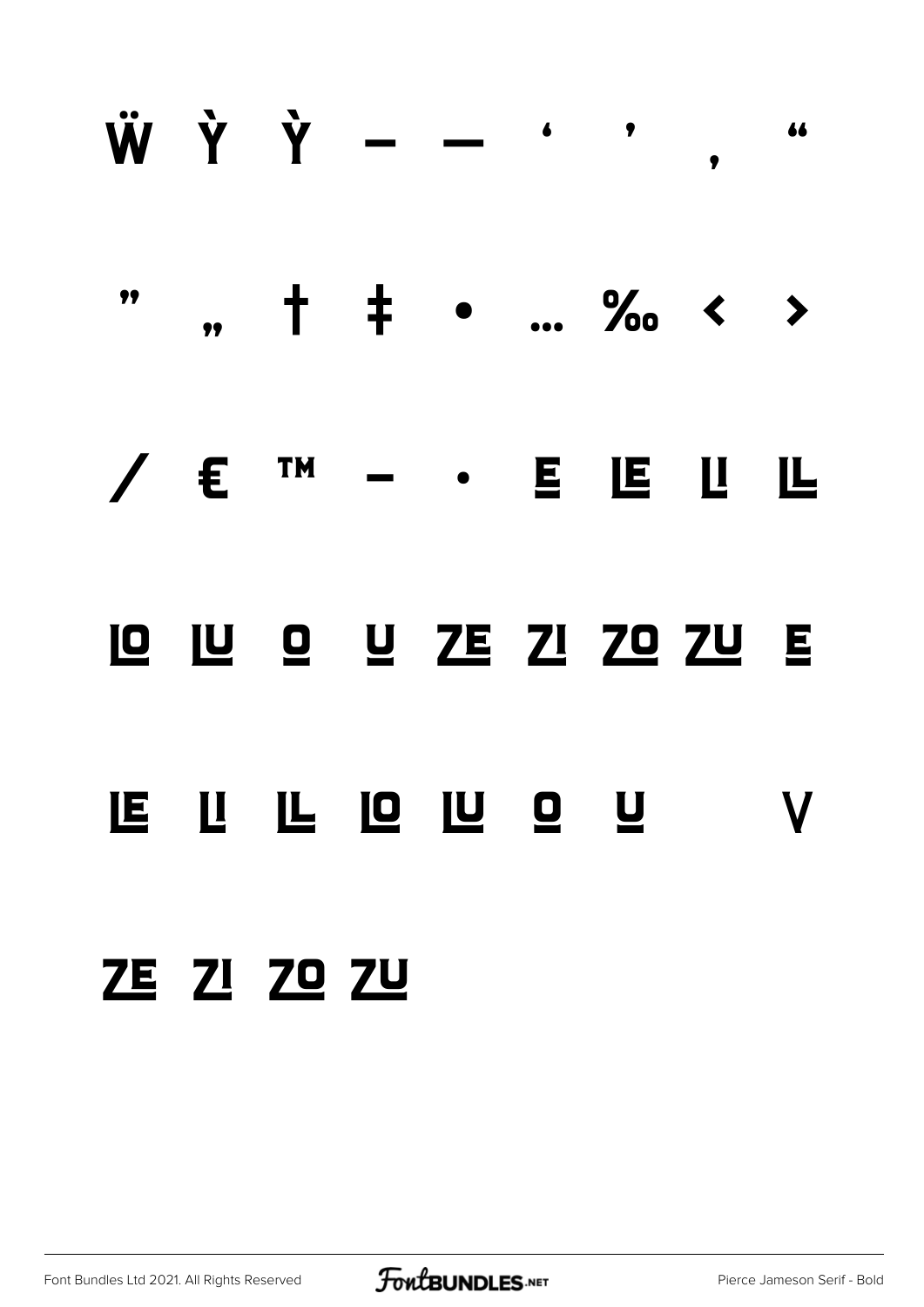#### Pierce Jameson Script - Regular

**Uppercase Characters** 

ABCDEFGHIJKLMINO PQRSTUVWXYZ

Lowercase Characters

 $\boldsymbol{a} \boldsymbol{b} \boldsymbol{c} \boldsymbol{d} \boldsymbol{e}$ f q $\boldsymbol{h}$ ij klmnop q $\boldsymbol{\tau}$ stuv $\boldsymbol{w}$  x

**y** 2

**Numbers** 

#### *0123456789*

 $1''$  # \$ % & ' ( ) \* +  $\{\quad\}$   $\quad\neq\; \emptyset$   $\qquad \qquad$   $\qquad \qquad$   $\qquad \qquad$   $\qquad \qquad$   $\qquad \qquad$   $\qquad \qquad$   $\qquad \qquad$   $\qquad \qquad$   $\qquad \qquad$   $\qquad \qquad$   $\qquad \qquad$   $\qquad \qquad$   $\qquad \qquad$   $\qquad \qquad$   $\qquad \qquad$   $\qquad \qquad$   $\qquad \qquad$   $\qquad \qquad$   $\qquad \qquad$   $\qquad \qquad$   $\qquad \qquad$   $\qquad \qquad$   $\$  $\begin{array}{cc} a & \alpha \end{array}$ *®* − *o* 2  $3 \cdot$ 1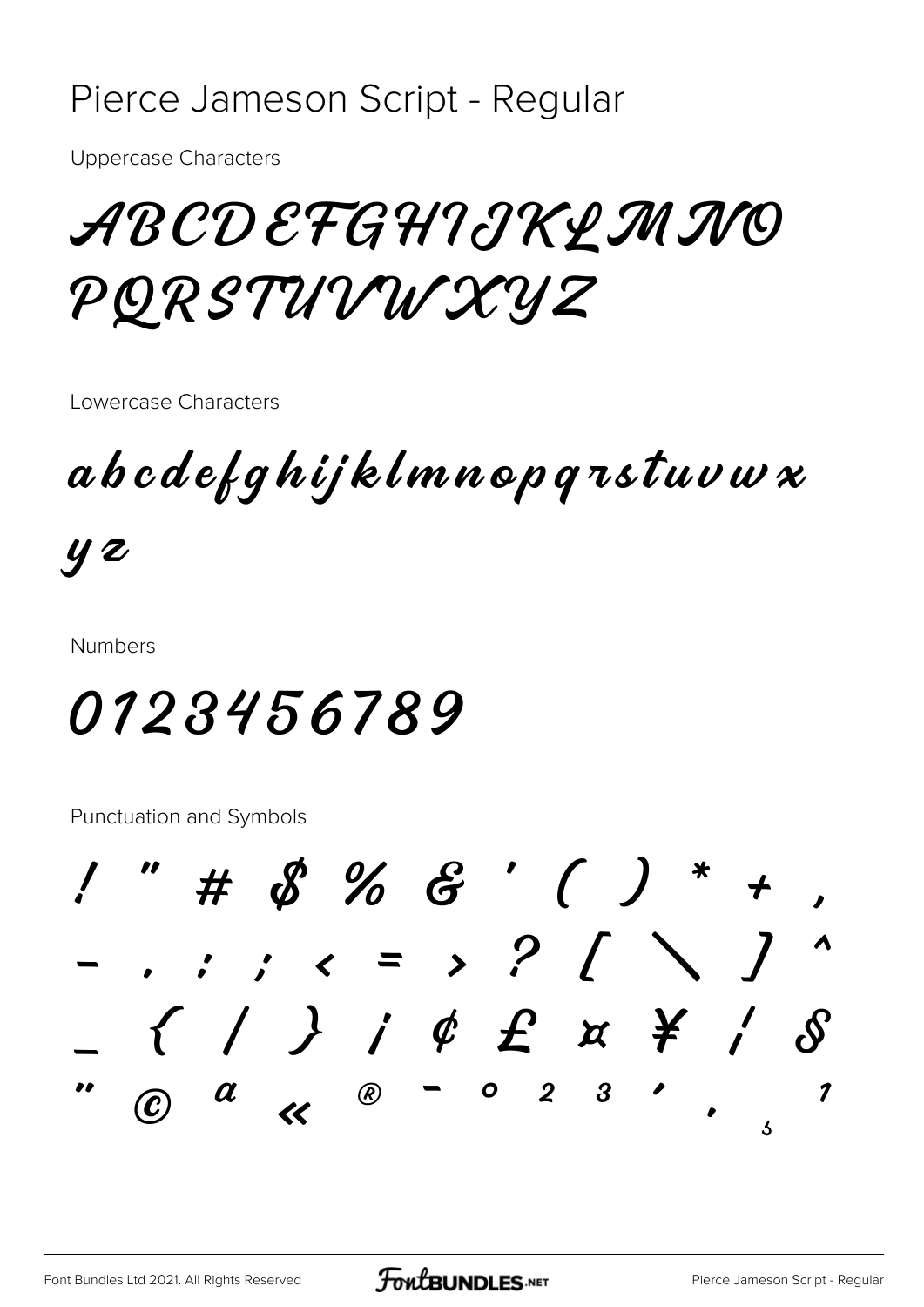À Á Â Ã Ä Å Æ Ç È  $\acute{e}$   $\acute{e}$   $\acute{e}$   $\acute{q}$   $\acute{q}$   $\acute{q}$   $\acute{q}$   $\acute{q}$   $\acute{q}$   $\ddot{v}$   $\ddot{v}$ Ò Ó Ô Õ Ö × Ø Ù Ú Û Ü Ý Þ ß à á â ã  $\H{a}$   $\H{a}$   $\H{c}$   $\H{e}$   $\H{e}$   $\H{e}$   $\H{e}$   $\H{e}$   $\H{e}$   $\H{e}$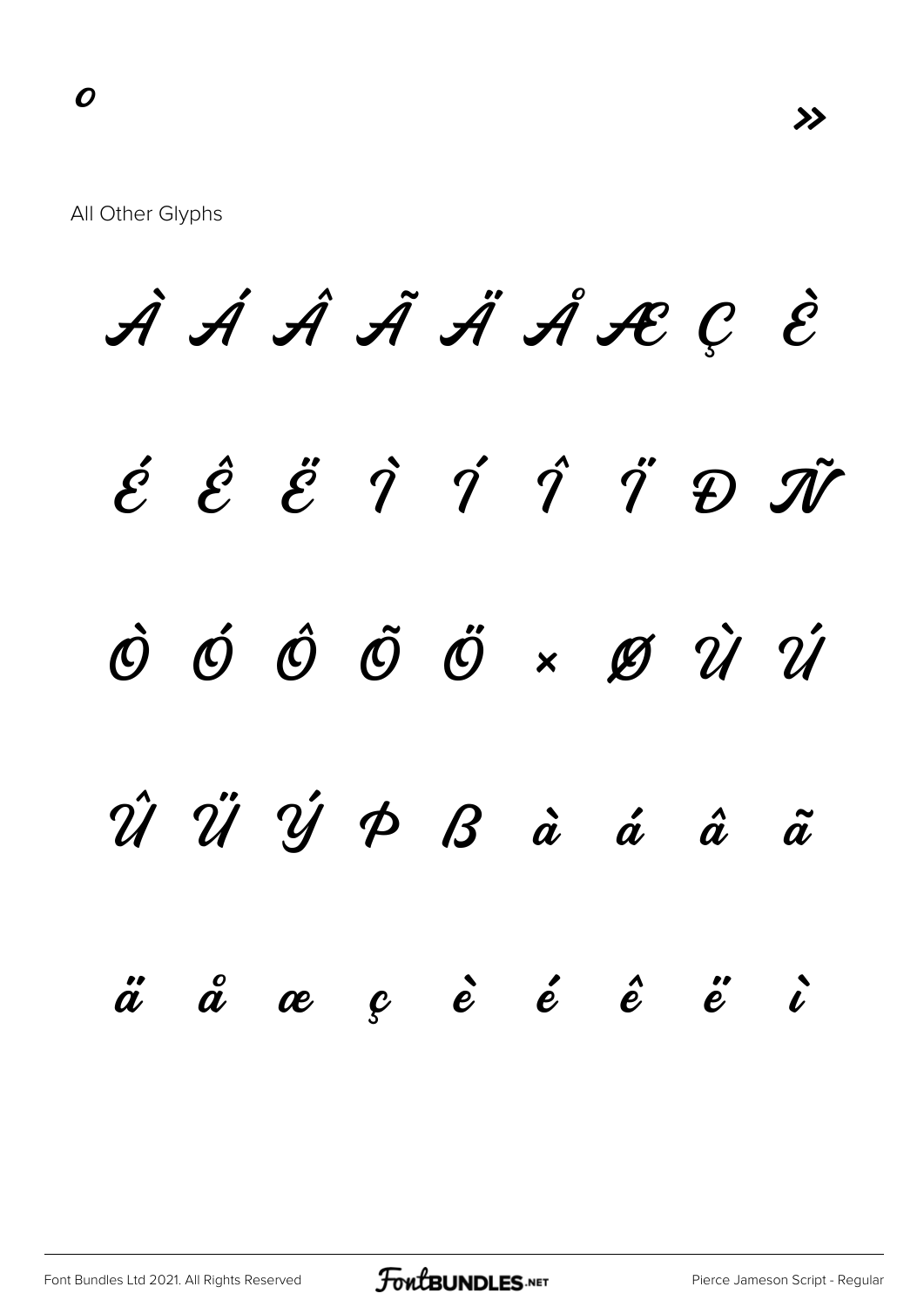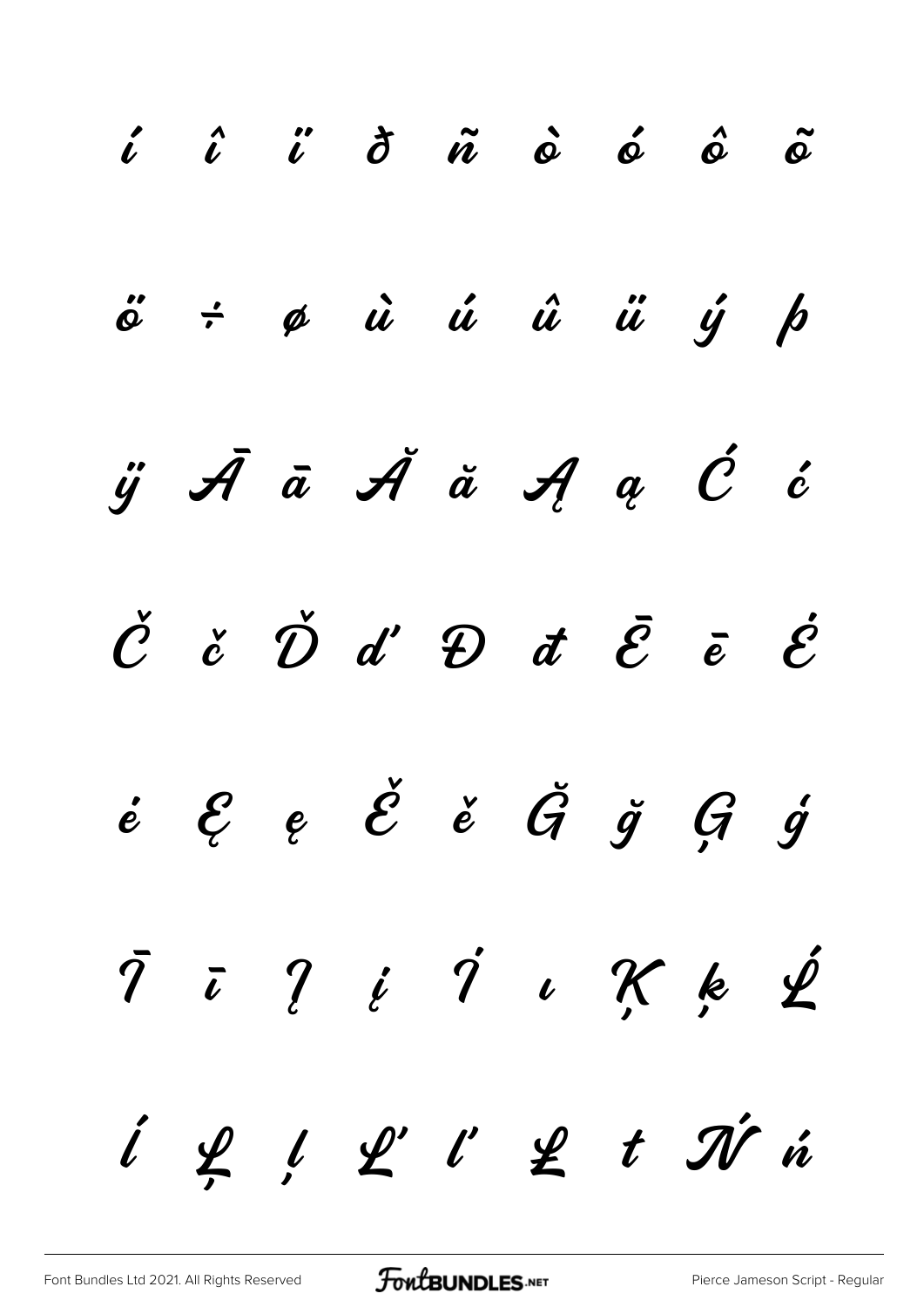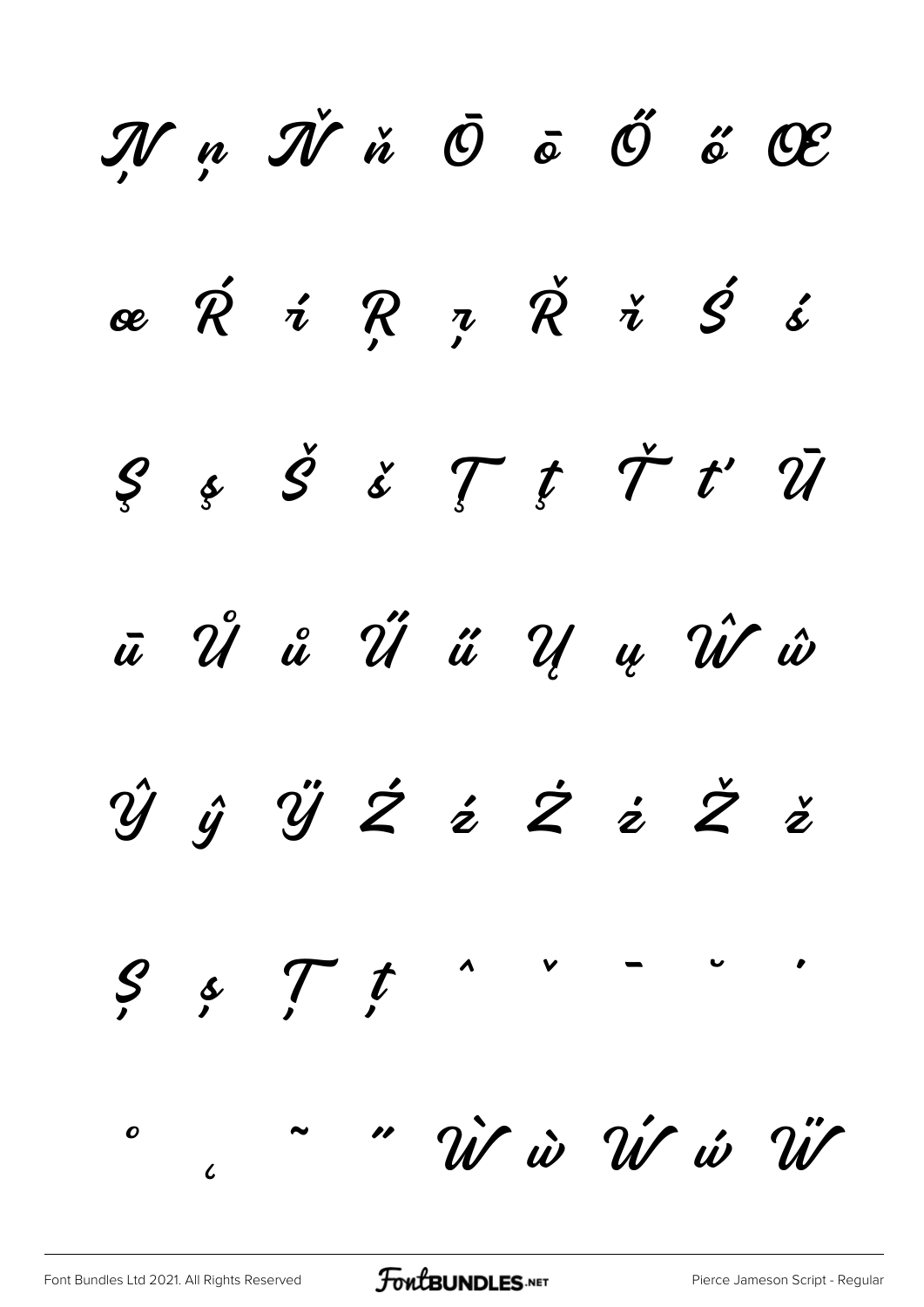$\ddot{\omega} \quad \dot{\mathcal{Y}} \quad \dot{\mathcal{Y}} \quad - \quad - \quad \cdot \quad \cdot \quad \cdot \quad \cdot$  $17.7177...8000$  $\epsilon$   $\pi$  -  $\kappa$  The The TP  $g$ L IV TO TO TO TO V W &  $a$  a a a good a as to  $76 - 6$   $6$  to be 60 to to toto o a d d d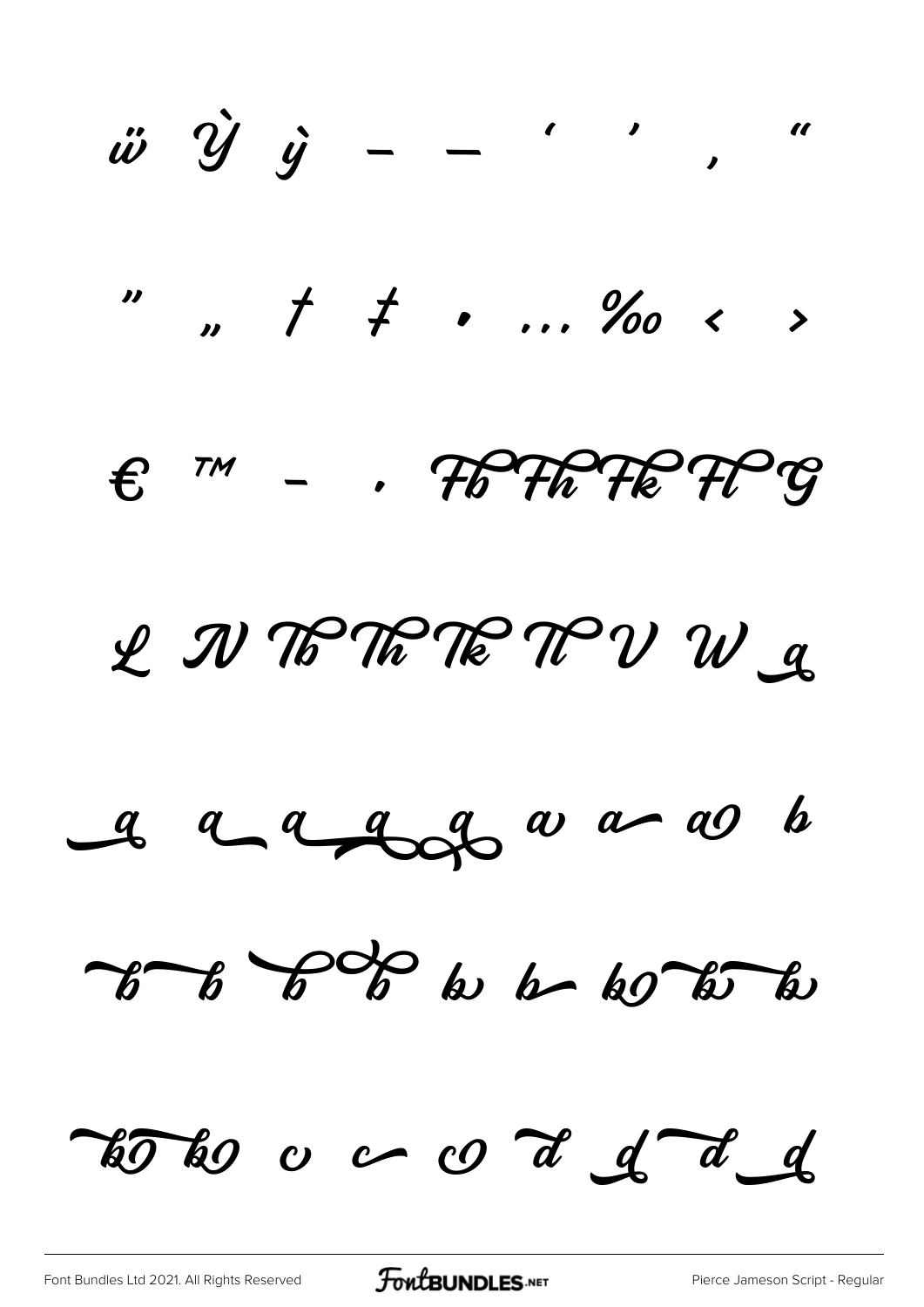$d_{d}d_{s}d_{s}d_{s}d_{s}d_{s}d_{s}d_{s}$ 

d do d d d d d e e

LA LISO 1 10 DA



 $g g g O h g T h_0 h_1 h_1$ 



To to to to de la lado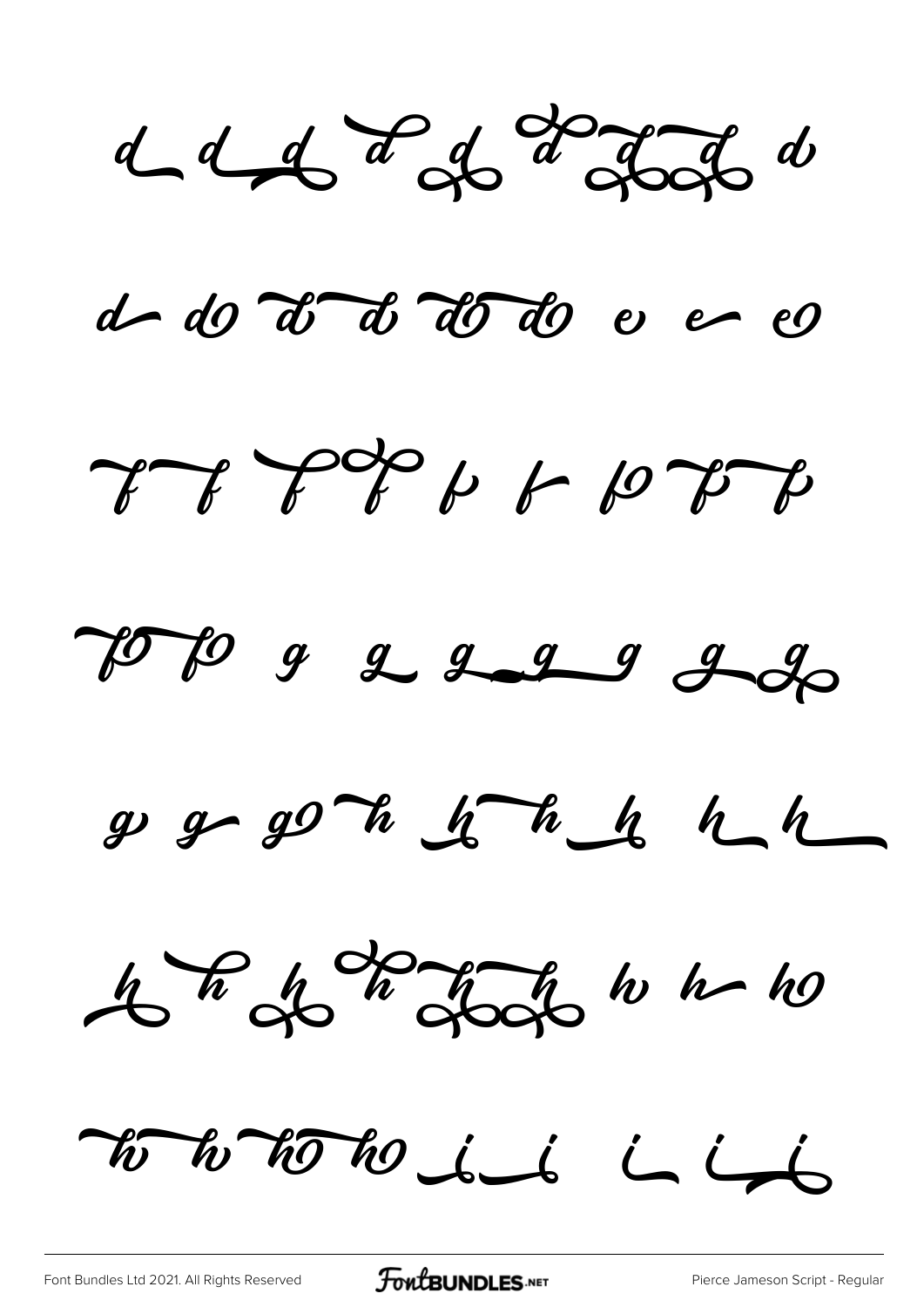$\begin{array}{ccccccc}\n\mathbf{c} & \mathbf{c} & \mathbf{c} & \mathbf{c} & \mathbf{c} & \mathbf{c} & \mathbf{c} & \mathbf{c} & \mathbf{c} & \mathbf{c} & \mathbf{c} & \mathbf{c} & \mathbf{c} & \mathbf{c} & \mathbf{c} & \mathbf{c} & \mathbf{c} & \mathbf{c} & \mathbf{c} & \mathbf{c} & \mathbf{c} & \mathbf{c} & \mathbf{c} & \mathbf{c} & \mathbf{c} & \mathbf{c} & \mathbf{c} & \mathbf{c} & \mathbf{c} & \mathbf{c} & \$ 

 $j$ do i i  $j$  k  $k$ 



 $k$   $k$   $k$   $k$   $k$   $k$   $k$   $k$   $k$   $j$   $k$   $j$   $k$   $j$ 

 $14476886$ 

6 L O T O C O C C

m m m m m m m m m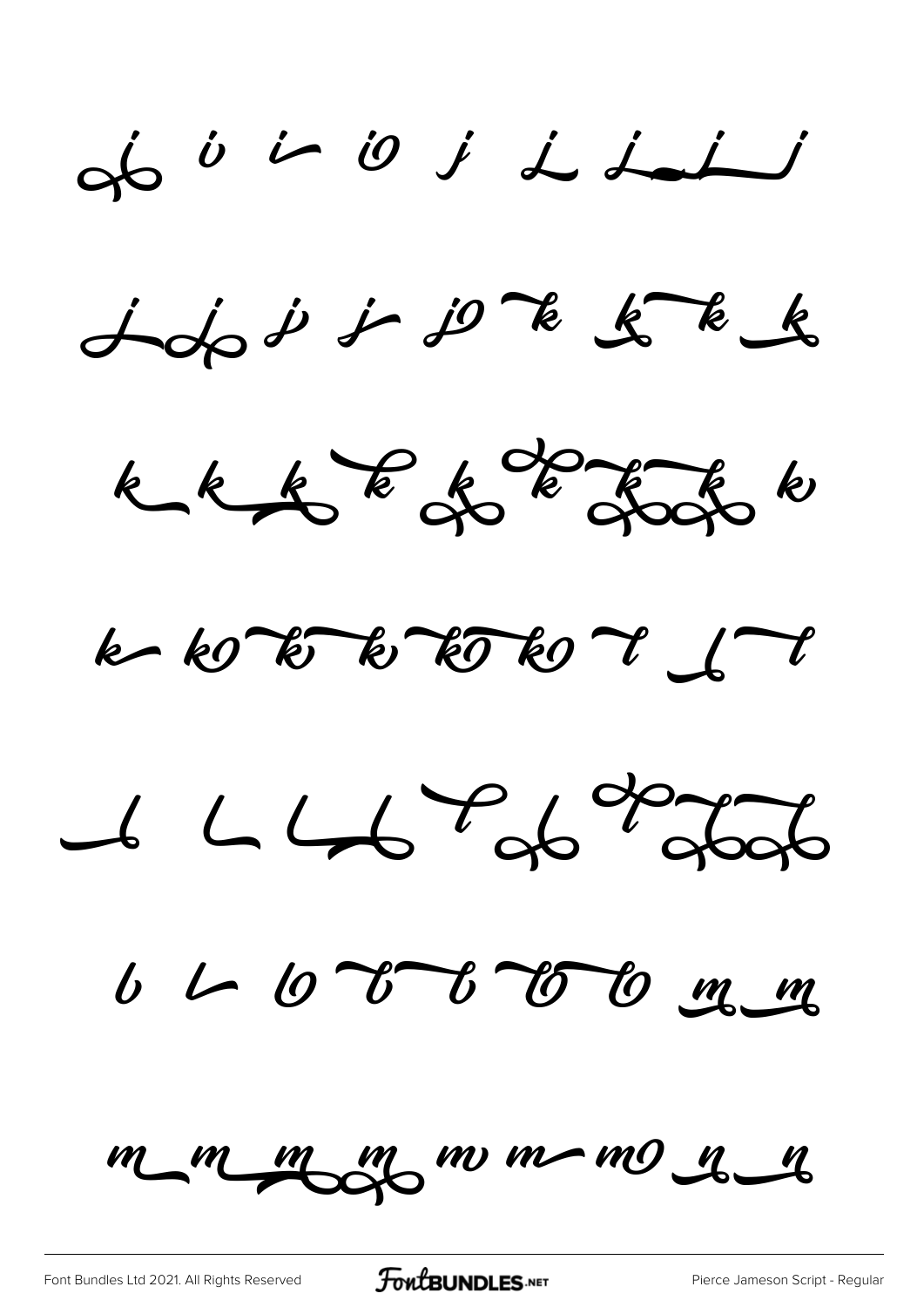